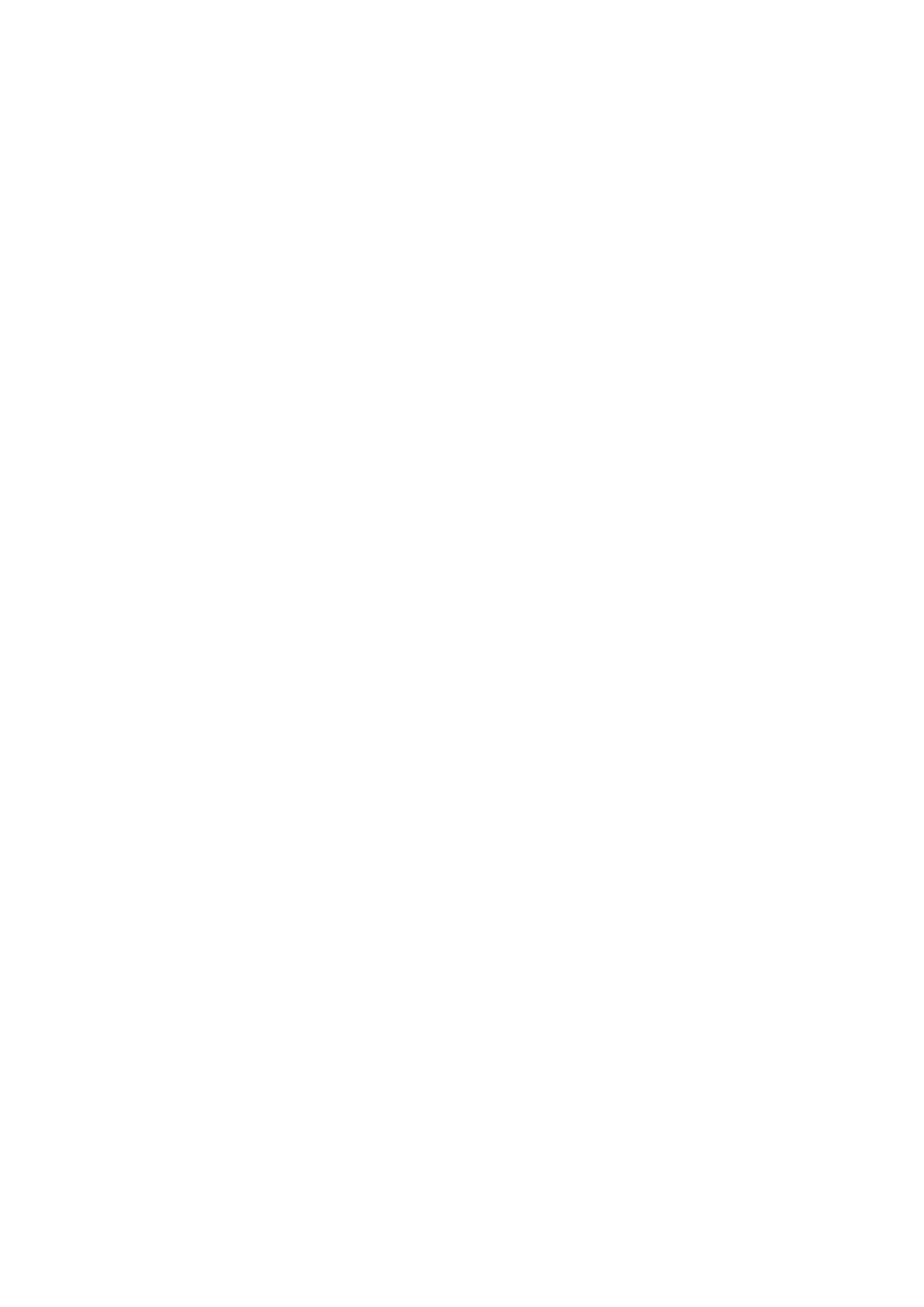| Deliverable number: | D0.1.4 1                          |
|---------------------|-----------------------------------|
| Deliverable title:  | Annual report 2009                |
| Lead partner:       | SINTEF-ER                         |
| Work package:       | WP0.1 Management and Coordination |

|   | Classification                                                                           |
|---|------------------------------------------------------------------------------------------|
|   | Article (peer-reviewed)                                                                  |
|   | Article (popular science)                                                                |
|   | <b>Conference paper</b> (published)                                                      |
|   | <b>Conference presentation (incl posters)</b>                                            |
|   | Media Contribution (e.g feature article, interview, participation in radio/TV programme) |
|   | <b>Technical Report</b>                                                                  |
|   | <b>Chapter in book</b>                                                                   |
|   | <b>Book</b> (PhD-dissertations, monographs)                                              |
|   | Post doc report                                                                          |
|   | <b>Master report</b>                                                                     |
| x | Other (please specify) Management                                                        |

| Status of deliverable                                                             |                            |             |
|-----------------------------------------------------------------------------------|----------------------------|-------------|
| <b>Action</b><br>Bv                                                               |                            | <b>Date</b> |
| Submitted (lead author)                                                           | Einar Jordanger, SINTEF-ER | 2010-04-16  |
| Verified (lead partner)                                                           |                            |             |
| Approved (if applicable)<br>Lars Sørum, SINTEF-ER and Odd Jarle Skjellhaugen, UMB |                            | 2010-04-19  |

| Author(s)                             |                                        |                           |
|---------------------------------------|----------------------------------------|---------------------------|
| E-mail<br>Organisation<br><b>Name</b> |                                        |                           |
|                                       | Input from partners/WP- and SP leaders |                           |
| Einar Jordanger                       | SINTEF-ER                              | Einar.JORDANGER@sintef.no |
|                                       |                                        |                           |

Abstract

The Annual Report contains a brief description of the vision and objectives of the centre, and an extraction from the Annual Work Plan for the relevant calendar year. The organisation of the centre is presented, and the activities in the centre during the past year. In the appendices lists of personnel and publications, and a summary of the accounts are presented.

The official start date of CenBio is 1 March 2009. The first months was characterized by establishing the contractual documents required, by agreeing the management structure and working methods, and by making more specific plans for the first year. The initialisation of the technical activities started in parallel, and a separate application for specified laboratory infrastructure was accepted by the Research Council of Norway. Towards the end of 2009 some of the activities performed during the year were documented in some deliverables. Details of achievements can be found in this report.

| <b>Revision history</b>                                        |       |                 |                               |
|----------------------------------------------------------------|-------|-----------------|-------------------------------|
| <b>Revision</b><br><b>Date</b><br>Author(s)<br><b>Comments</b> |       |                 |                               |
| 2010-04-09                                                     | Draft | Einar Jordanger | Sent CMT and RCN for comments |
| 2010-04-16                                                     | Final | Einar Jordanger | Final version                 |
|                                                                |       |                 |                               |
|                                                                |       |                 |                               |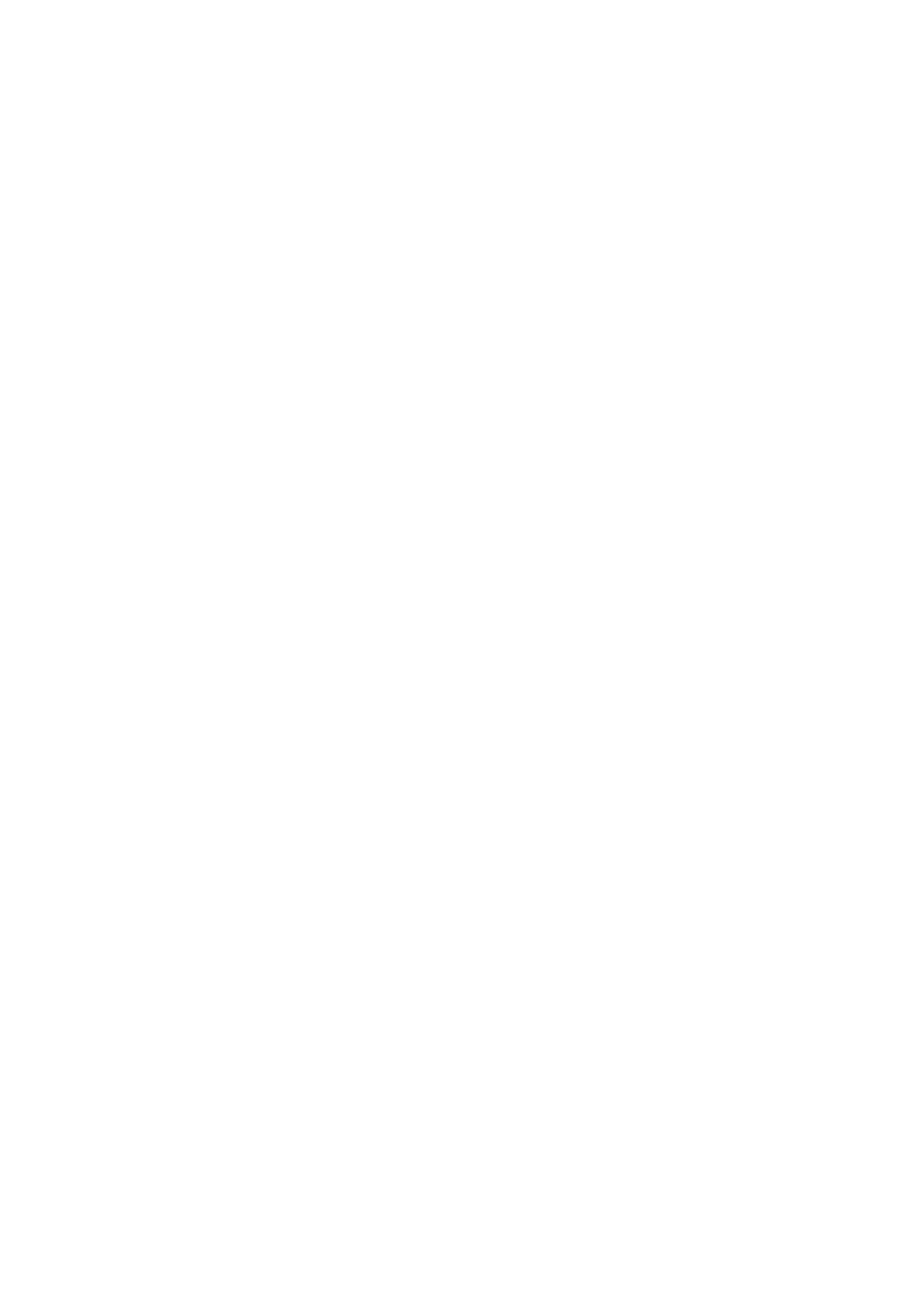# **Preface**

CenBio – the Bioenergy Innovation Centre - is one of the eight Norwegian Centres for Environment-friendly Energy Research (in Norwegian: FME - Forskningssentre for miljøvennlig energi).

The centre is co-funded by the Research Council of Norway, a number of industrial partners and the participating research institutions.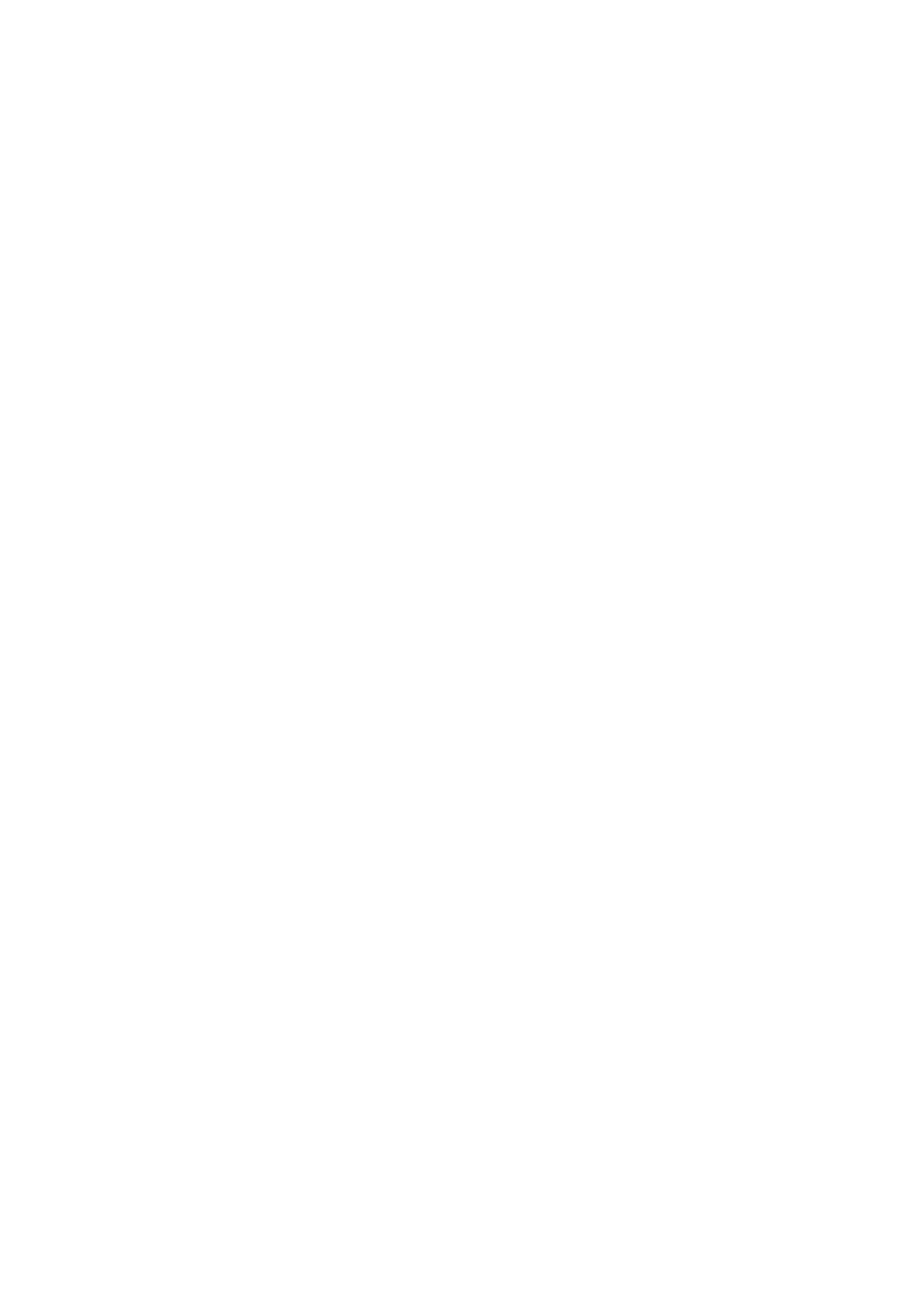

# **TABLE OF CONTENTS**

| 2<br>2.1<br>2.2<br>2.2.1<br>2.2.2                                                 |  |
|-----------------------------------------------------------------------------------|--|
|                                                                                   |  |
|                                                                                   |  |
|                                                                                   |  |
|                                                                                   |  |
|                                                                                   |  |
|                                                                                   |  |
| 3                                                                                 |  |
| 3.1                                                                               |  |
| 3.1.1                                                                             |  |
| 3.1.2                                                                             |  |
| 3.2                                                                               |  |
| 3.3                                                                               |  |
| 3.4                                                                               |  |
|                                                                                   |  |
| 3.4.2                                                                             |  |
| $\overline{4}$                                                                    |  |
| 4.1                                                                               |  |
| 4.1.1                                                                             |  |
| 4.1.2                                                                             |  |
| 4.1.3                                                                             |  |
| 4.1.4                                                                             |  |
| 4.2                                                                               |  |
| 4.2.1                                                                             |  |
| 4.2.2                                                                             |  |
| 4.2.3                                                                             |  |
| 4.2.4                                                                             |  |
| 4.3                                                                               |  |
| 4.3.1                                                                             |  |
| 4.3.2                                                                             |  |
| 4.3.3                                                                             |  |
| 4.3.4                                                                             |  |
| 4.4                                                                               |  |
| 4.4.1                                                                             |  |
| 4.4.2                                                                             |  |
| WP4.3 Costs, markets, policies and integrated sustainability analyses 13<br>4.4.3 |  |
| 4.5                                                                               |  |
| 4.5.1                                                                             |  |
| 4.5.2                                                                             |  |
| 4.5.3                                                                             |  |
| 5                                                                                 |  |
| 5.1                                                                               |  |
| 5.1.1                                                                             |  |
| 5.2                                                                               |  |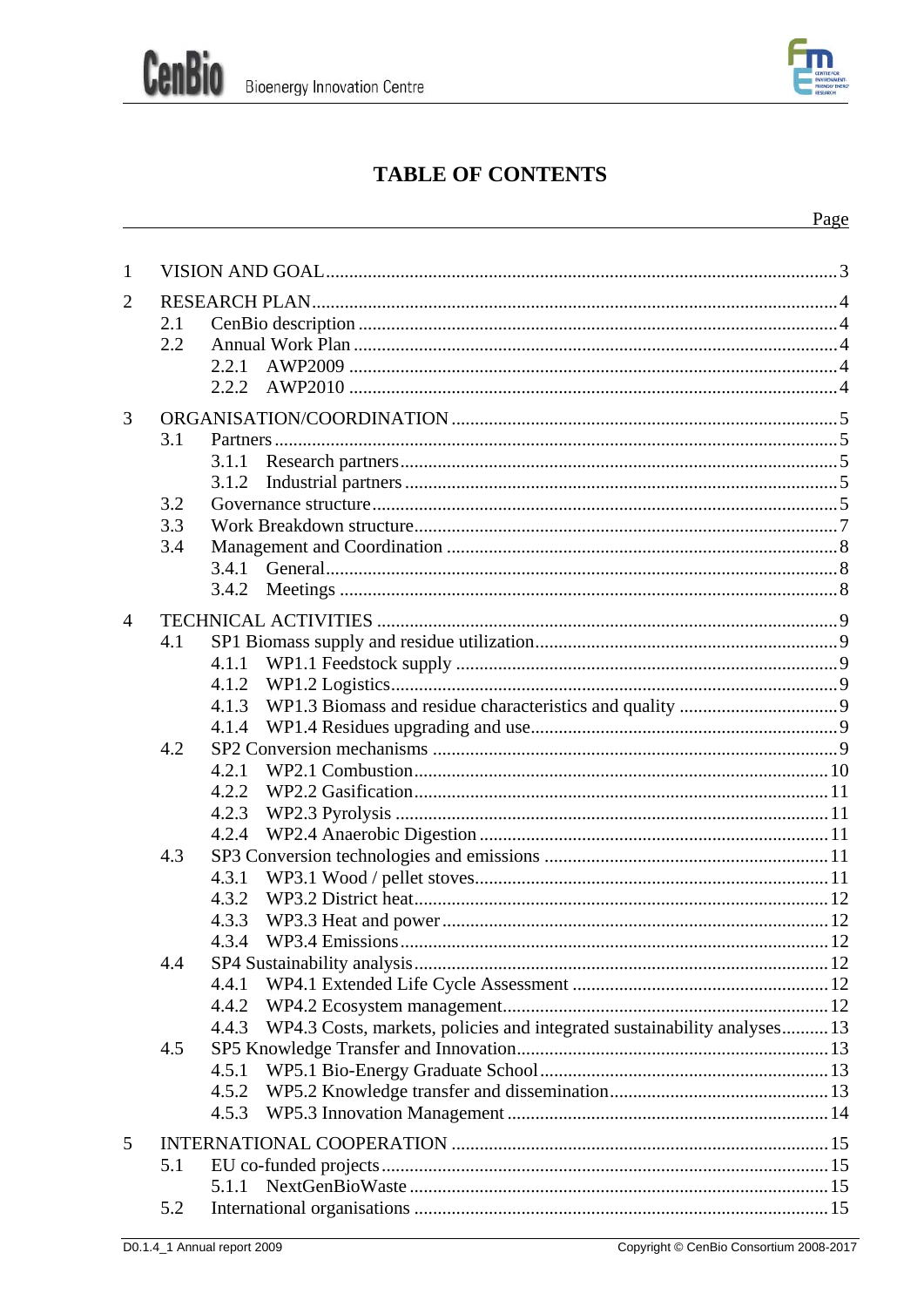



|                | 5.3<br>5.4 |                                           |  |
|----------------|------------|-------------------------------------------|--|
| 6              | 6.1<br>6.2 |                                           |  |
| $\overline{7}$ | 7.1<br>7.2 |                                           |  |
| 8              | 8.1        | 8.1.1<br>8.1.2<br>8.1.3<br>8.1.4<br>8.1.5 |  |
|                | 8.2        | 8.2.1<br>8.2.2                            |  |
|                | 8.3        | 8.3.1<br>8.3.2<br>8.3.3<br>8.3.4          |  |
|                | 8.4        |                                           |  |
|                | 8.5        |                                           |  |
|                | 8.6        |                                           |  |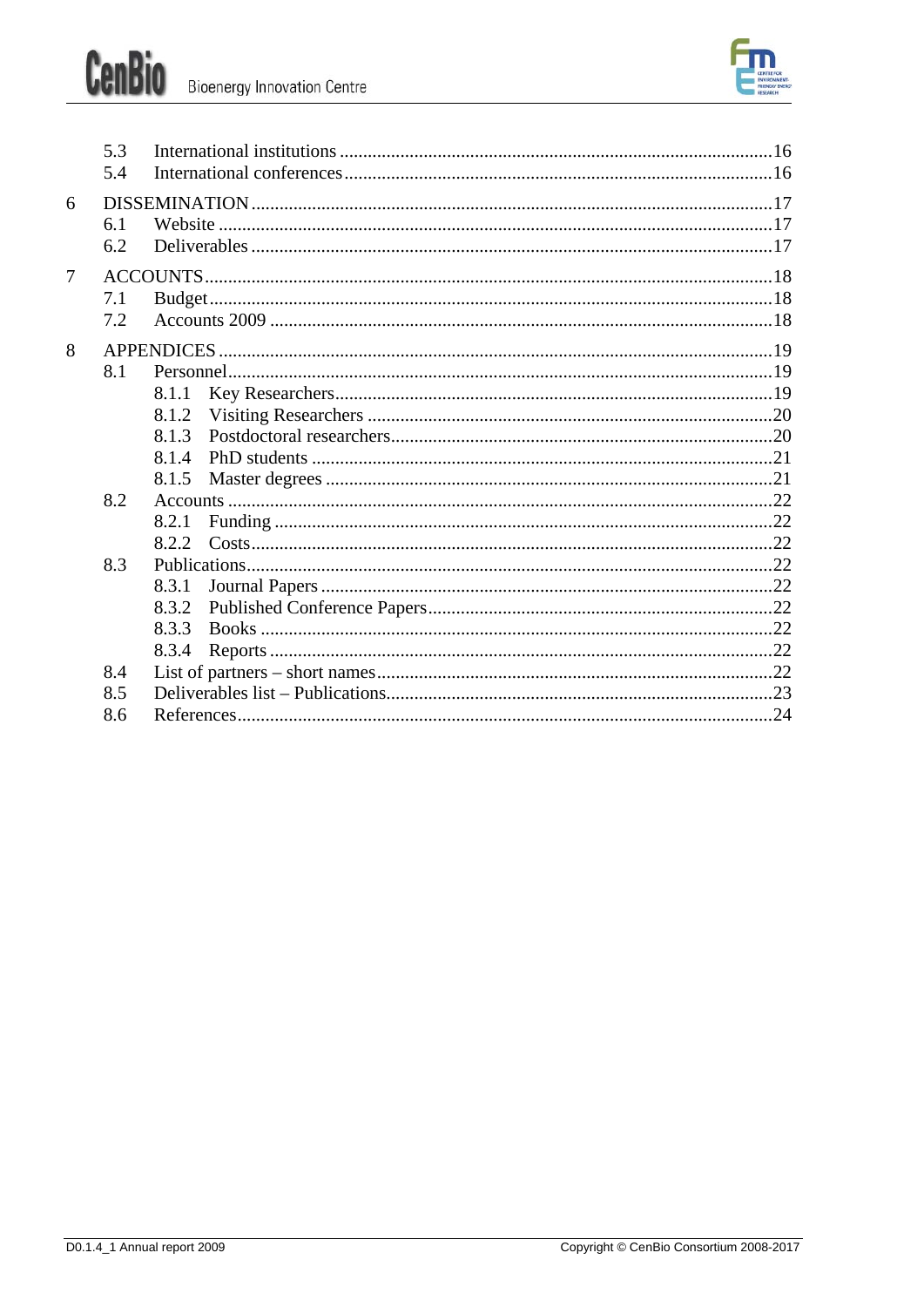

# <span id="page-8-0"></span>**1 VISION AND GOAL**

The vision of CenBio is to develop the basis for a sustainable, cost-effective bioenergy industry in Norway in order to achieve the national goal of doubling bioenergy use by 2020.

CenBio will address the entire value chains of virgin biomass and biodegradable waste fractions, including their production, harvesting and transportation, their conversion to heat, power and biogas, and the handling and upgrade of residues to valuable products. CenBio researchers will develop effective, environmentally sound ways of utilizing more biomass and waste for energy purposes. Educating and training the next generation of bioenergy researchers and industry players are essential to attain these ambitious goals.

As a result of the centre's activities, consumers will get access to different forms of environmentfriendly energy, and society will be supplied with more renewable and  $CO_2$ -neutral energy. A further benefit will be the establishment of a Norwegian bioenergy industry and therewith a substantial number of new jobs, especially in rural districts.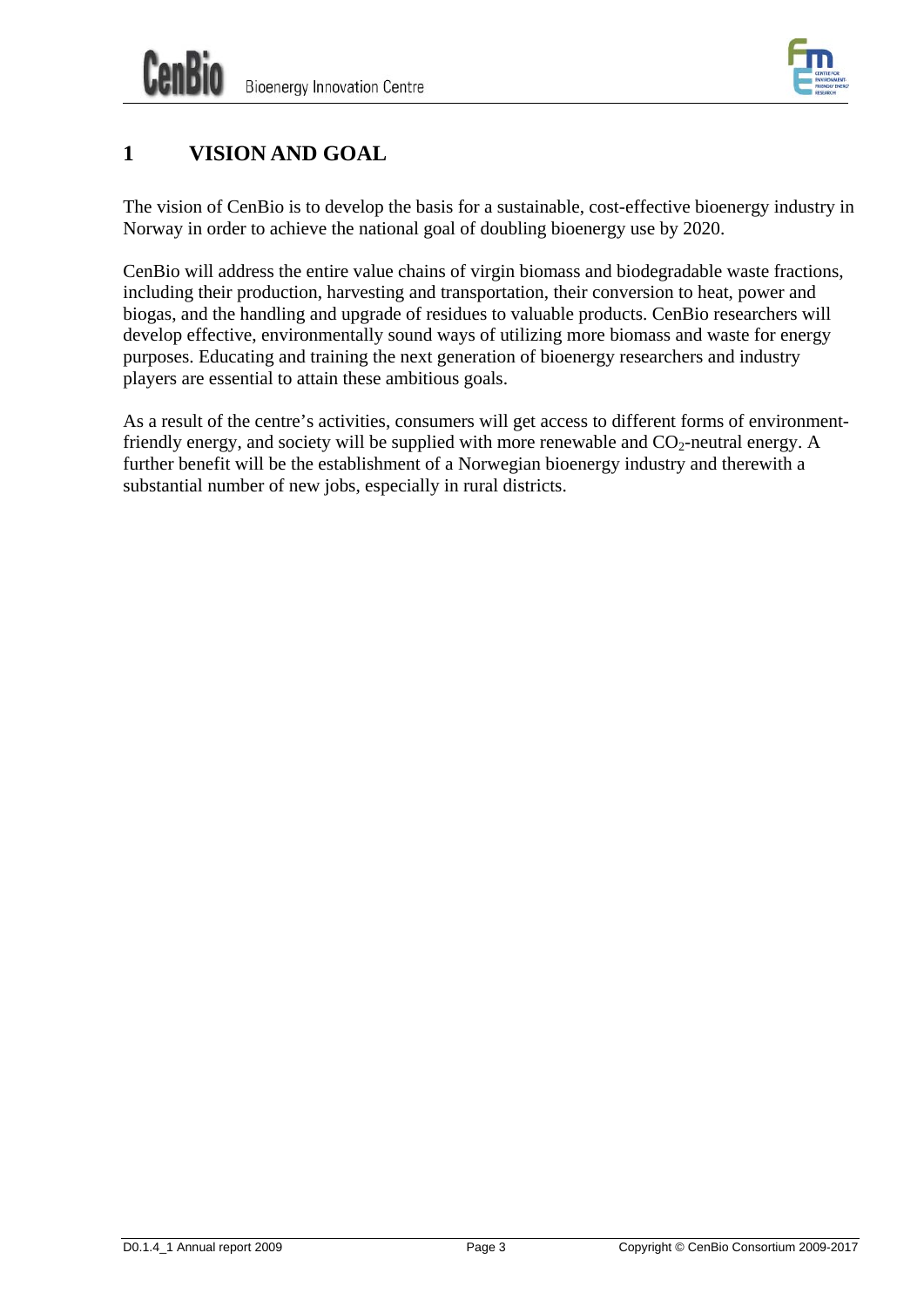

# <span id="page-9-0"></span>**2 RESEARCH PLAN**

## <span id="page-9-1"></span>**2.1 CenBio description**

The overall objectives and principal work plan are explained in the centre description prepared during the application phase. The original description is referred to in the R&D Agreement between RCN and the host institution UMB. More detailed plan for the shorter term research activities is required, and an Annual Work Plan is to be submitted for RCN approval at the latest by 1 December each year. The Annual Work Plans will have to be based on the initial and less decisive description but course of the research may have to be changed due to external conditions.

## <span id="page-9-2"></span>**2.2 Annual Work Plan**

Obviously the AWP2009 could not be produced before 1 December 2008; and also the deadline for AWP2010 was deferred until 1 February 2010.

## <span id="page-9-3"></span>**2.2.1 AWP2009**

The original centre description was discussed at the kick-off meeting 15 May 2009 at Ås with partners attending. The AWP2009 was available as a working document shortly after the kick-off meeting. A draft version was presented at the first Executive Board meeting in Trondheim 17 June, and the first version was sent to EB for approval shortly after the summer holiday period, on 26 August.

A new revision, Rev.1, with more realistic ambitions and budget was presented for EB approval at its meeting at Ås 25 November.

### <span id="page-9-4"></span>**2.2.2 AWP2010**

The planning of research activities for 2010 started 22 October when CMT met physically in Trondheim. All partners were invited to attend a work plan workshop at Ås 26 November, and input from those discussions were used to produce the draft AWP2010 that was presented for EB approval at its meeting in Sarpsborg 13 January 2010. Some formal requirements from RCN had to be implemented, and on 18 March it was approved by RCN.

Deadline for submission of AWP2011 to RCN is 1 December 2010.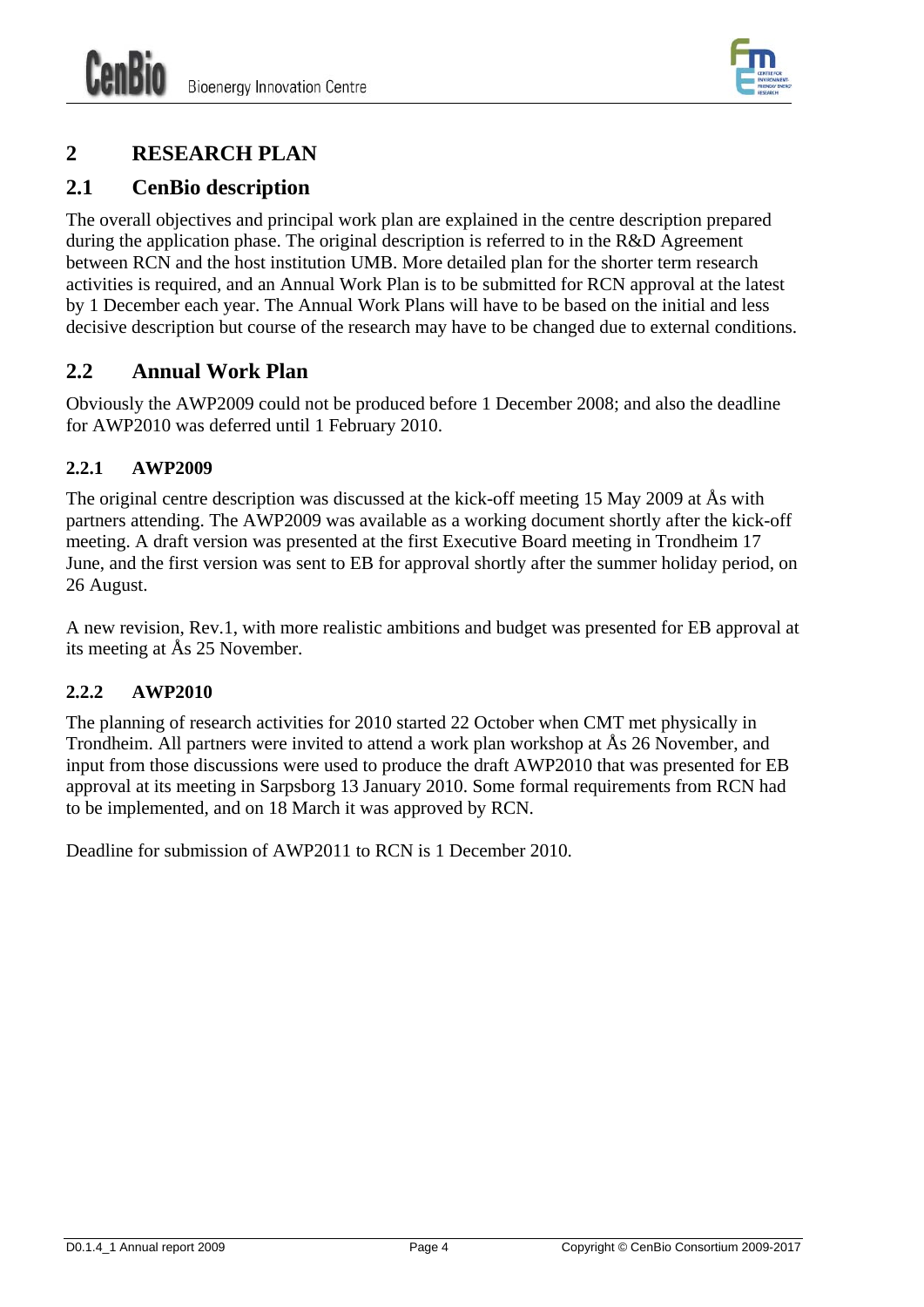

# <span id="page-10-0"></span>**3 ORGANISATION/COORDINATION**

## <span id="page-10-1"></span>**3.1 Partners**

Initially there are 26 partners participating in CenBio. Universitetet for miljø- og biovitenskap (UMB) is the host institution and SINTEF Energi AS is the coordinating institution. The governance structure is further elaborated in section [3.2.](#page-10-4)

The R&D Agreement between the Research Council of Norway and the host institution refers to two main categories of partners: Research partners and Industry partners.

## <span id="page-10-2"></span>**3.1.1 Research partners**

Universitetet for miljø- og biovitenskap (Host institution) SINTEF Energi AS (Coordinating institution) Norges teknisk-naturvitenskapelige universitet NTNU Bioforsk Norsk institutt for skog og landskap Stiftelsen SINTEF Vattenfall Research and Development AB (Sweden)

## <span id="page-10-3"></span>**3.1.2 Industrial partners**

Akershus Energi AS Norges Skogeierforbund Agder Energi AS NTE Holding AS Hafslund ASA Trondheim Energi Fjernvarme AS Norske Skogindustrier ASA Xynergo AS Norsk Protein AS Avfall Norge Norges Bondelag Oslo Kommune Energigjenvinningsetaten Afval Energie Bedrijft (Netherlands) Vattenfall AB, Heat Nordic (Sweden) Energos AS Cambi AS Jøtul AS BioNordic AS Granit Kleber AS

A list of short names used for convenience is shown in [Table 8-2](#page-28-1).

## <span id="page-10-4"></span>**3.2 Governance structure**

The governance structure as defined in the Consortium Agreement is shown in [Figure 3-1](#page-11-0).

The General Assembly consist of one representative from all partners, and meets physically at least once a year. As mentioned before all persons registered as CenBio personnel have access to the CenBio eRoom where they have access to all documents produced and planned events.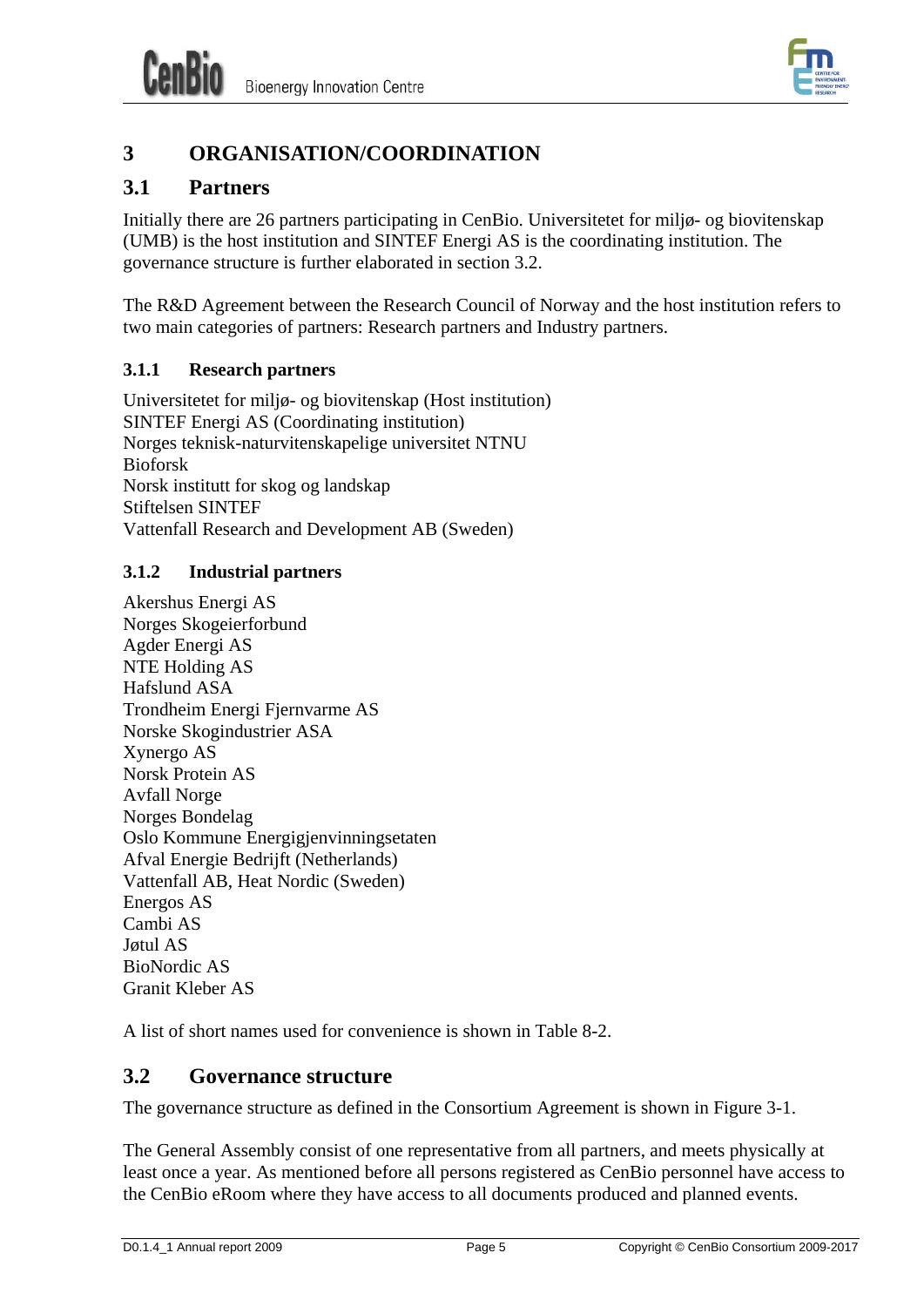

The Executive Board consists of seven members, three from Research partners and four from Industry partners. The Coordinating organisation appoints the chairperson.

| Table 3-1: Executive Board members 2009 |  |
|-----------------------------------------|--|
|-----------------------------------------|--|

| <b>Position</b>      | <b>Name</b>                      | <b>Affiliation</b>  |
|----------------------|----------------------------------|---------------------|
| Chairperson          | Inge Gran (until 25 Nov)         | 02 SINTEF-ER        |
|                      | Mona J. Mølnvik                  |                     |
| EB Member (Research) | Ragnhild Solheim                 | 01 UMB              |
| EB member (Research) | Johan Hustad (until 25 Nov)      | 03 NTNU             |
|                      | Olav Bolland                     |                     |
| EB member (Industry) | Morten Fossum                    | <b>13 STATKRAFT</b> |
| EB member (Industry) | Fredrik Hellström (until 25 Nov) | <b>17 AVFALLN</b>   |
|                      | Rune Dirdal                      |                     |
| EB member (Industry) | Jon Iver Bakken                  | <b>12 HAFSLUND</b>  |
|                      |                                  |                     |
| EB member (Industry) | Christian Ramberg                | 09 SKOGEIER         |
|                      |                                  |                     |



<span id="page-11-0"></span>Figure 3-1: CenBio Governance Structure

The Centre Management Team (CMT) consists of the Centre Coordinator, the Deputy Centre Coordinator, the Centre Manager and the Sub-Project leaders. CMT is lead by the Centre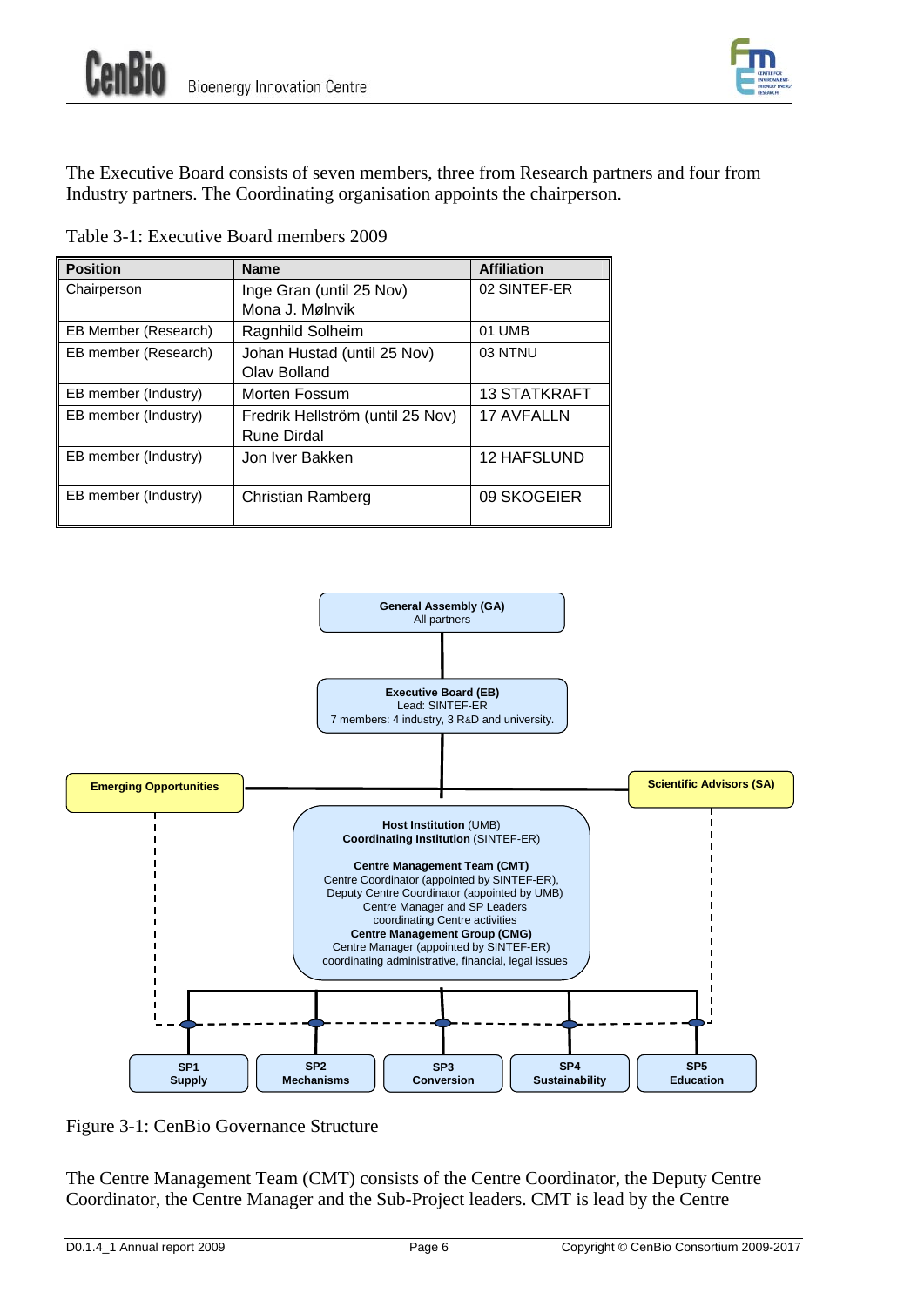

Coordinator. CMT arranges regular meetings as required for coordinating the activities in the Centre

| <b>Position</b>           | <b>Name</b>                        | <b>Affiliation</b>           |
|---------------------------|------------------------------------|------------------------------|
| <b>Centre Coordinator</b> | Lars Sørum                         | 02 SINTEF-ER                 |
| Deputy Centre Coordinator | Odd Jarle Skjelhaugen              | 01 UMB                       |
| Centre Manager            | Einar Jordanger<br>Michaël Becidan | 02 SINTEF-ER<br>02 SINTEF-ER |
| SP1 leader                | Simen Gjølsjø<br>Hans Fredrik Hoen | 05 NFLI<br>01 UMB            |
| SP2 leader                | Rainer Backman                     | 02 SINTEF-ER                 |
| SP3 leader                | Øyvind Skreiberg                   | 02 SINTEF-ER                 |
| SP4 leader                | <b>Birger Solberg</b>              | 01 UMB                       |
| SP5 leader                | Anders H. Strømman                 | 03 NTNU                      |

Table 3-2: Centre Management Team

## <span id="page-12-0"></span>**3.3 Work Breakdown structure**

The technical activities within CenBio are organised in five Sub Projects (SPs) which again is divided into three to four Work Packages (WPs). A separate WP is defined to separate the management activities from the technical work. The WBS is shown in [Figure 3-2.](#page-12-1)

| <b>SP0: Management and Coordination</b>                               |
|-----------------------------------------------------------------------|
| WP0.1 Management and Coordination                                     |
| SP1: Biomass supply and residue utilization                           |
| WP1.1 Feedstock supply                                                |
| <b>WP1.2 Logistics</b>                                                |
| WP1.3 Biomass and residue characteristics and quality                 |
| WP1.4 Residues upgrading and use                                      |
| <b>SP2: Conversion mechanisms</b>                                     |
| WP2.1 Combustion                                                      |
| WP2.2 Gasification                                                    |
| WP2.3 Pyrolysis                                                       |
| <b>WP2.4 Anaerobic Digestion</b>                                      |
| SP3: Conversion technologies and emissions                            |
| WP3.1 Wood / pellet stoves                                            |
| WP3.2 District heat                                                   |
| WP3.3 Heat and power                                                  |
| <b>WP3.4 Emissions</b>                                                |
| <b>SP4: Sustainability analysis</b>                                   |
| WP4.1 Extended Life Cycle Assessment                                  |
| WP4.2 Ecosystem management                                            |
| WP4.3 Costs, markets, policies and integrated sustainability analyses |
| SP5: Knowledge Transfer and Innovation                                |
| WP5.1 Bio-Energy Graduate School                                      |
| WP5.2 Knowledge transfer and dissemination                            |
| <b>WP5.3 Innovation Management</b>                                    |

<span id="page-12-1"></span>Figure 3-2: Work Breakdown Structure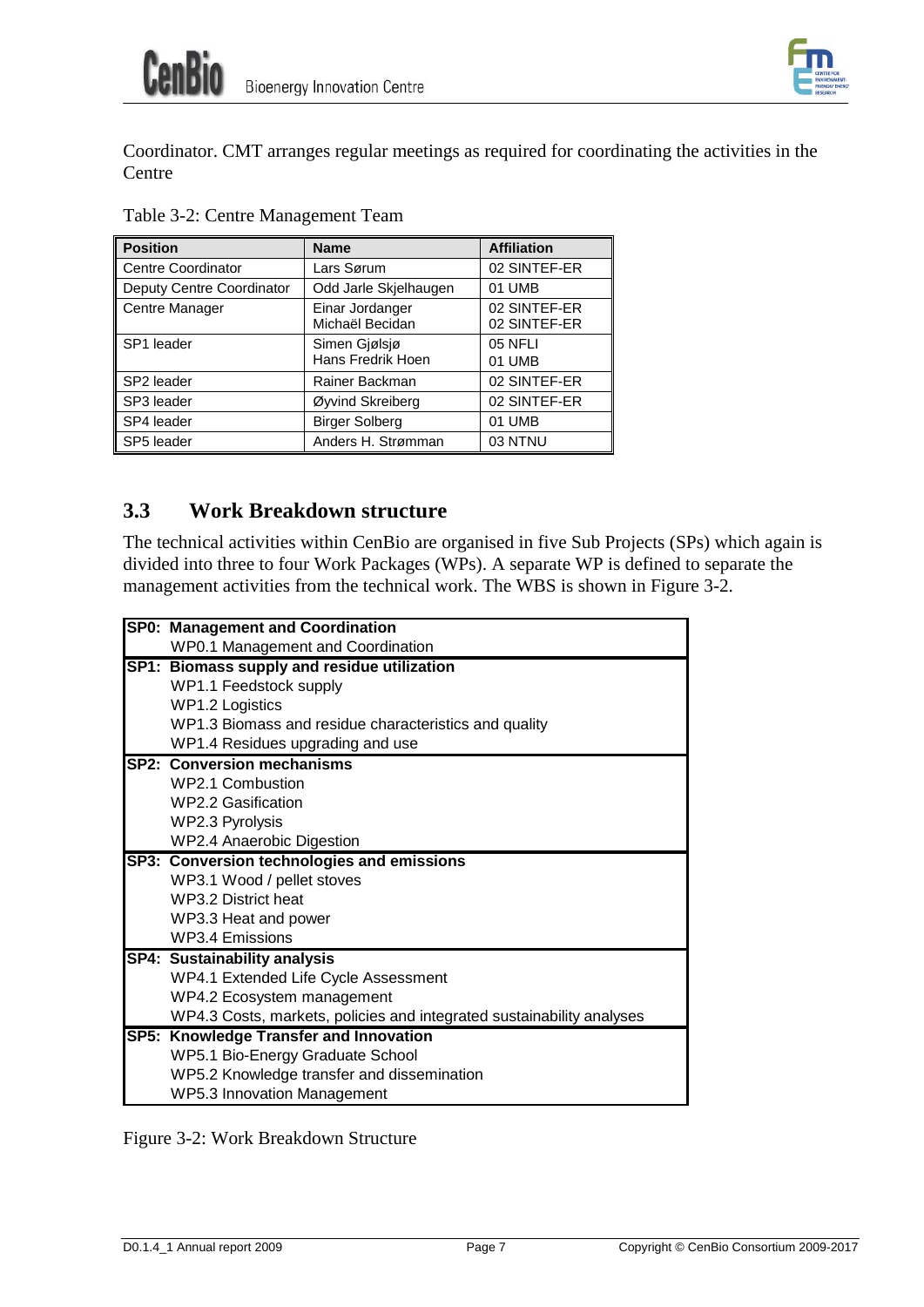

## <span id="page-13-0"></span>**3.4 Management and Coordination**

### <span id="page-13-1"></span>**3.4.1 General**

The overall coordination activities are organised within a separate work package, WP0.1 Management and Coordination. During 2009 the main activities have been to establish the contractual basement and working procedures, and to coordinate the planning of future research activities. Management within each SP is the responsibility of respective SP- and WP leader.

A project hotel has been established where all relevant documents are uploaded. Personnel from all partners have access to the CenBio eRoom. By 1 January 2010 approximately 120 persons had access to the eRoom. The overall structure of the eRoom is shown in [Figure 3-3](#page-13-3). The folder structure is shown to the left. Folder 050 Meetings and 02 EB meetings have been expanded to show three levels as an example. Also folder 100 SP1 Supply has been expanded to show the common structure for all SPs.

### <span id="page-13-2"></span>**3.4.2 Meetings**

All partners were invited to attend the kick-off meeting 15 May 2009 at Ås. On 26 November all partners were invited to participate in the planning of activities for 2010 as input for the Annual Work Plan 2010. And preparations for the first General Assembly meeting 14 January 2010 were initiated.

The Centre Management Team had four meetings in 2009, and the Executive Board had two.

<span id="page-13-3"></span>

Figure 3-3: CenBio eRoom structure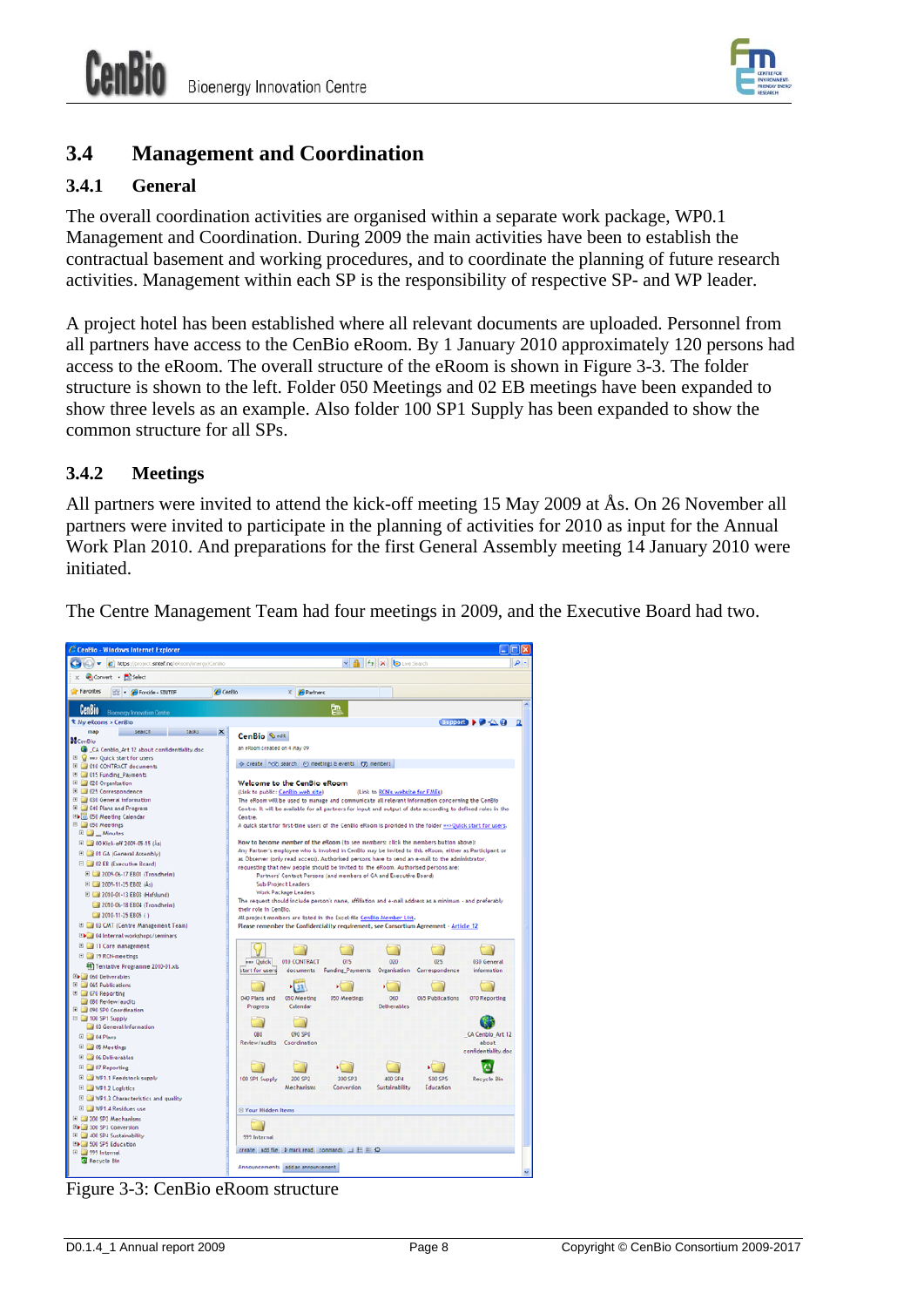

# <span id="page-14-0"></span>**4 TECHNICAL ACTIVITIES**

## <span id="page-14-1"></span>**4.1 SP1 Biomass supply and residue utilization**

### <span id="page-14-2"></span>**4.1.1 WP1.1 Feedstock supply**

WP1.1 has the responsibility of assessing and analyzing the current area and biomass availability, as well as analysing the long term production potential for biomass from forested areas for energy purposes. The activities follow two main lines of research;

i) Existing inventory methods of forest biomass, currently restricted to stem biomass, and ii) The linkage between biological production and potential, silvicultural management, economic behaviour, sustainability criteria and biomass supply will be analysed by applying bio-economic optimisation models and econometric modelling.

Two reports are under preparation; D1.1.1 Assessing biomass availability – state of the art and D1.1.2 Current biomass availability in Norway.

#### <span id="page-14-3"></span>**4.1.2 WP1.2 Logistics**

WP1.2 provides assessments and undertakes research to provide unit cost assessments for different forest operation systems and how these vary with growing stock and site characteristics. This includes the evaluation, calculation and comparison of alternative logistic chains for bioenergy supply.

D1.2.1 Road Map: defining the goals, roles and procedure for WP 1.2 is under preparation.

#### <span id="page-14-4"></span>**4.1.3 WP1.3 Biomass and residue characteristics and quality**

WP1.3 analyses the variation among biomass fractions such as stem wood, branches, roots, bark, leaves and straw with focus on moisture content, calorific content, ash content, density, structure and chemical composition. WP1.3 also analyzes the impact of this variation on the practical fuel quality of new fuel fractions in their conversion to energy, to determine the level of upgrade or mixing these fuel fractions require to be converted to energy with high efficiency in low-costs installations.

An abstract is produced in D1.3.1 "Variations in Norwegian biomass properties end influences on bioenergy". The paper will be presented on a conference in Trondheim in June.

### <span id="page-14-5"></span>**4.1.4 WP1.4 Residues upgrading and use**

WP1.4 provides research and analyse how the remaining residues when biomass is converted to energy may be best utilised and possibly recycled. This involves studies of upgrading, potential for use as input to produce fertilizers for plant production and removal of pollutants before use in e.g. building materials or in road fillings.

## <span id="page-14-6"></span>**4.2 SP2 Conversion mechanisms**

The research tasks in this subproject are related to feedstock requirements and technology implications for efficient use of new bioenergy fractions and mixtures.

Main focus is on the fundamental mechanisms for production of biogas and heat and power from biomass, organic waste and municipal solid waste. This includes the mechanisms involved in combustion (WP2.1), gasification (WP2.2), pyrolysis (WP2.3) and anaerobic digestion (WP2.4).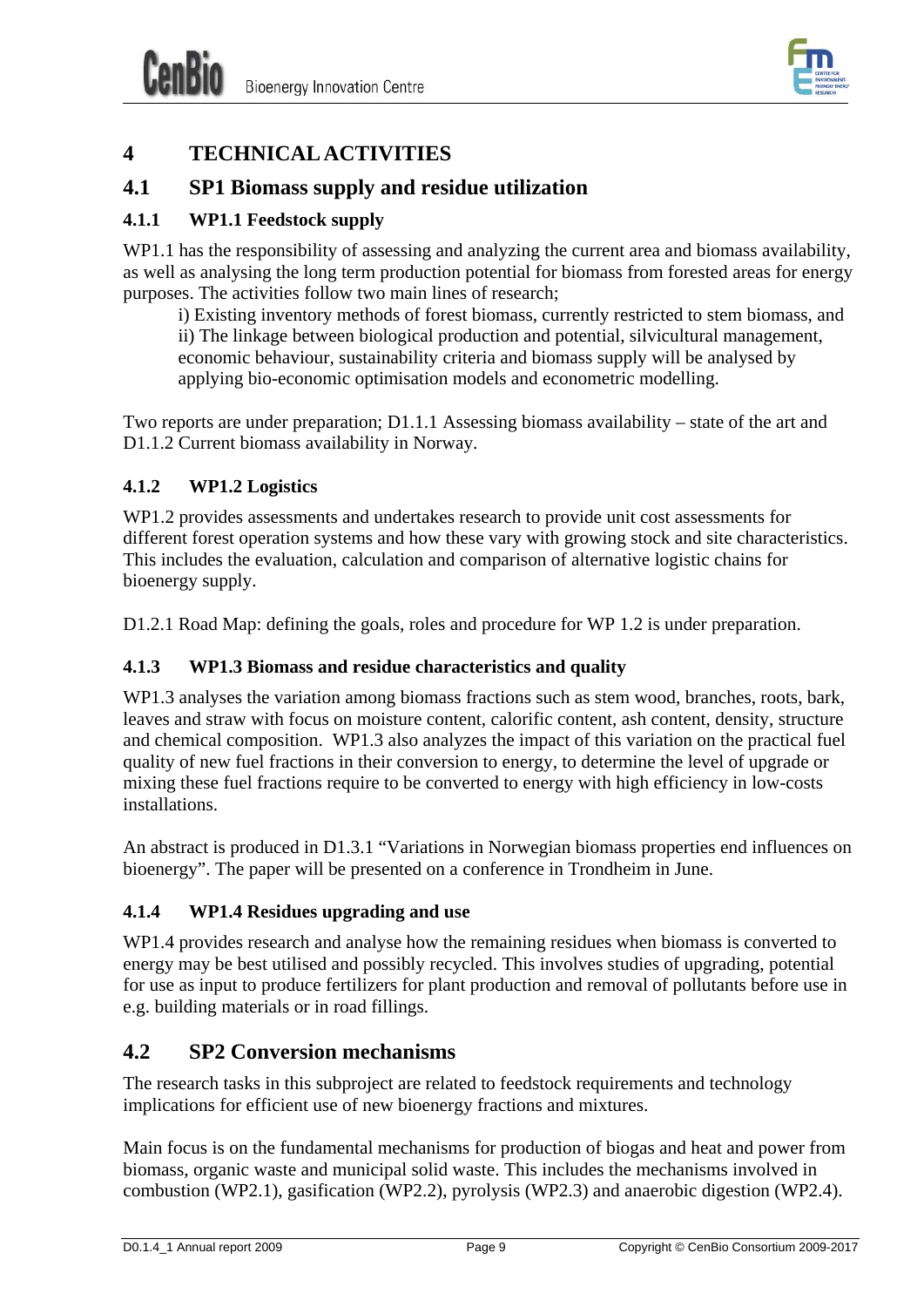

The key issues connected to these fundamental mechanisms are efficiencies with respect to energy yields, costs and raw materials utilization. Their feedstock implications with respect to fuel quality requirements and their technology implications with respect to emissions, flexibility, and operational reliability and robustness consequences are central.

The work in 2009 has been concentrated on development of the Bioenergy Laboratory in Trondheim as well as on state-of-the-art reports on experimental methods and modelling.

#### <span id="page-15-0"></span>**4.2.1 WP2.1 Combustion**

A study on state-of-the art experimental methods for studies of fuel, fuel mixing and additives effects on corrosion, fouling, emissions and residues in combustion processes was started and will be finished by May 2010. This work is being followed up by an experimental study on additives and fuel mixtures for reduced corrosion and fouling.

An experimental study on NOx reduction by staged air combustion carried out in a multi-fuel reactor is carried out and will be finished by June 2010, see [Figure 3-1](#page-11-0). It will be followed up by a modelling study on NOx reduction by staged combustion which is finished by June 2011.

The Bioenergy Laboratory in Trondheim has been completed with new advanced analysis equipment. These include biomass feedstock analysis equipment (ICP-OES) Varian 720ES equipped with a microwave digestion system Milestone Ethos 1 and a gas analyzers (FTIR) Nicolet iS10 to determine composition of product gases from biomass combustion, gasification and pyrolysis. The development also include experimental devices for biomass particle reactivity in thermal processes (TGA, DSC), a fast heating rate TGA TA Instruments Q5000IR, a simultaneous TGA/DSC TA Instruments Q600, and a DSC with T-Zero features, TA Instruments Q2000. A new laboratory space for these devices has been built in the Thermal Laboratory in Trondheim.



Figure 4-1: Multi fuel reactor setup

WP2.1 also includes participating in IEA Task 32, Biomass Combustion and Cofiring.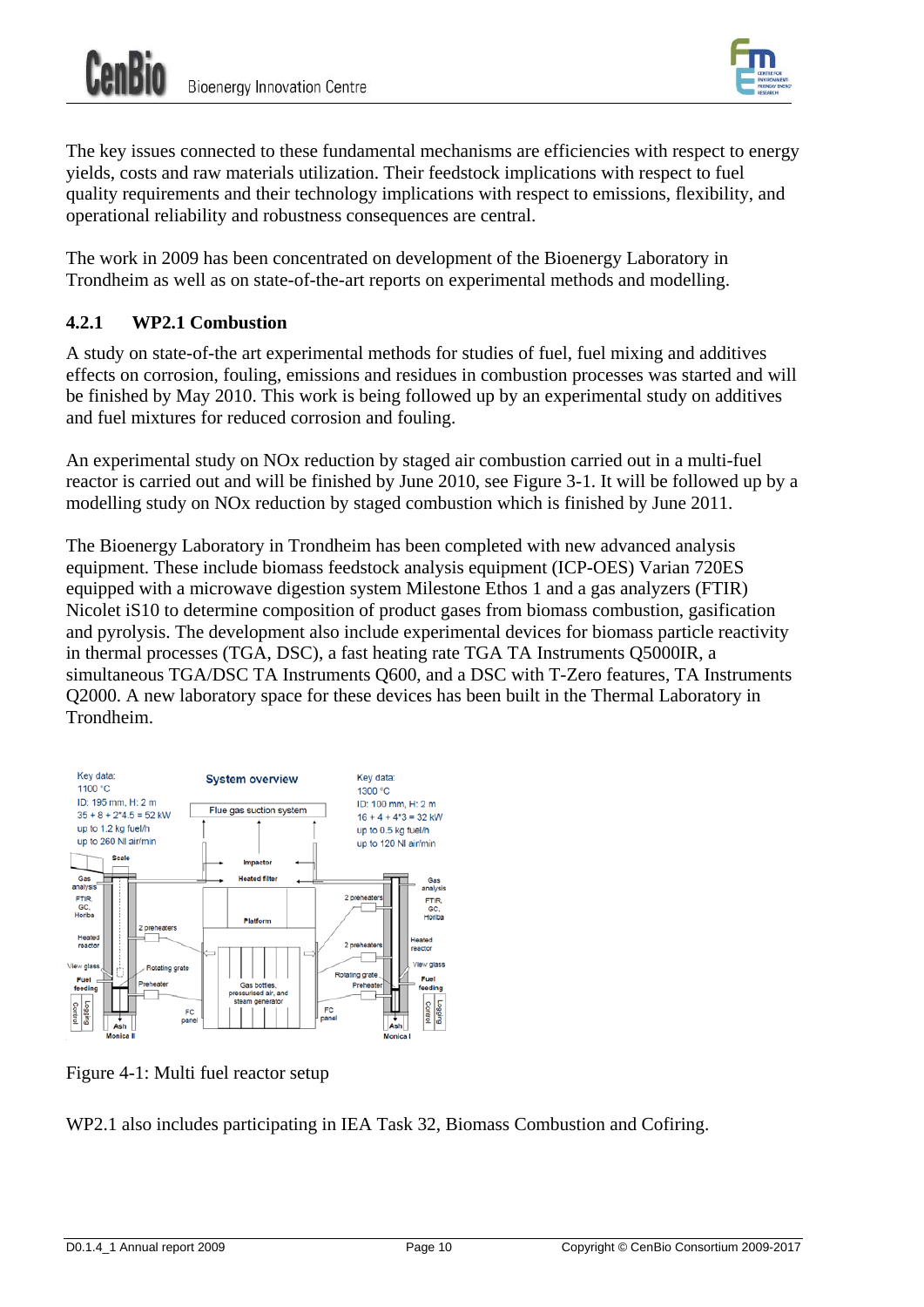



## <span id="page-16-0"></span>**4.2.2 WP2.2 Gasification**

### <span id="page-16-1"></span>**4.2.3 WP2.3 Pyrolysis**

The chemical modelling work on biomass and waste gasification and pyrolysis processes has started with a state-of-the-art study. A first version of an integrated pyrolysis-gasification process model is finalized. These studies are the basis for further model development, experimental work on biomass reactivity and process concept evaluations in 2010.

### <span id="page-16-2"></span>**4.2.4 WP2.4 Anaerobic Digestion**

Laboratory for anaerobic digestion has been designed at  $\AA$ s. The development of the laboratory has started with a 6m3 biogas reactor and twenty new 6, 10 and 20 litres laboratory biogas reactors, see [Figure 3-1](#page-11-0)[Figure 4-2](#page-16-5). The laboratory development will be finalized during 2010.



Figure 4-2: The Biogas laboratory at Ås

<span id="page-16-5"></span>An MSc thesis work on anaerobic digestion has been accomplished.

## <span id="page-16-3"></span>**4.3 SP3 Conversion technologies and emissions**

SP3 objective: To demonstrate that all the energy conversion efficiencies listed in the CenBio Vision 2020 are practically and economically feasible, as well as environmentally benign.

Overall evaluation of progress:

Number of deliverables in 2009: 1

Number of deliverables started in 2009 and to be delivered in 2010: 8

Number of R&D partners involved: 2 (SINTEF Energy Research and Vattenfall R&D) Management and cooperation evaluation: The SP management and activities have been established, and good progress has been made. Good research cooperation is established within SP3, with other CenBio SPs, and good industry involvement has been achieved. Three SP meetings have been arranged in 2009 to coordinate activities.

### <span id="page-16-4"></span>**4.3.1 WP3.1 Wood / pellet stoves**

A status for standards on wood- and pellet stoves and needed improvements has been made. Participating in standardization work is a continuous effort in WP3.1. Development of one concept for a new combustion chamber has been carried out and the concept is already in use for heat storing stoves. Initial experimental work on transient particle and gas emissions from wood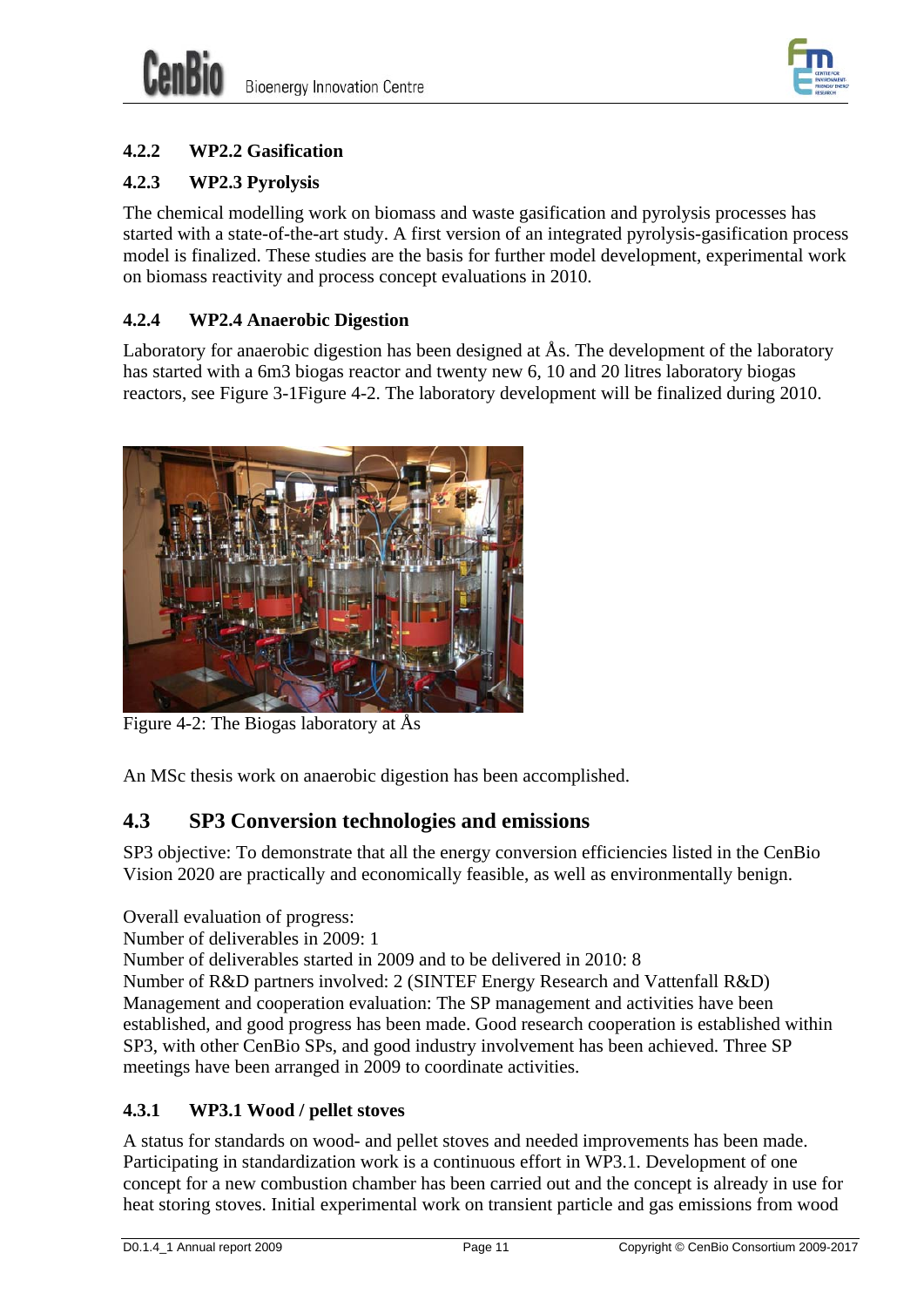

stoves has been carried out. More extensive experiments will be carried out in 2010, leading to a journal publication.

## <span id="page-17-0"></span>**4.3.2 WP3.2 District heat**

Three literature studies, for reporting in 2010, have been started: 1) A review on additives against fouling and corrosion, 2) A study on retrofit possibilities for increased electric efficiency and 3) A review on oxygen enhanced combustion. WP3.2 also includes participating in IEA Task 36, Integrating Energy Recovery into Solid Waste Management Systems.

### <span id="page-17-1"></span>**4.3.3 WP3.3 Heat and power**

A study on possibilities for cost-efficiency improvements in industrial biomass heating plants has been started, to be reported in 2010. Installation and start-up of the ChlorOut injection system for combined corrosion prevention and NOx removal at the Jordbro CHP plant in Sweden has been started. A KMB KRAV seminar on CHP technologies in a Norwegian perspective (open for CenBio partners) has been arranged.

### <span id="page-17-2"></span>**4.3.4 WP3.4 Emissions**

A literature survey on NOx precursors release and available models has been started, to be reported in 2010. An initial work connected to a planned continuous effort on mapping of emissions from Biomass to Energy (BtE) plants has been started, to be reported in 2010. This work will be followed up, leading to an extensive and well planned experimental campaign at a selected plant.

The work carried out in CenBio SP3 in 2009 has mainly been concerned with literature/review studies and initial experimental work and analysis studies, to be reported in 2010. The results of these review and initial studies will pave the way for fundamental and applied research connected to various conversion technologies with respect to emission reduction and increased costefficiency.

## <span id="page-17-3"></span>**4.4 SP4 Sustainability analysis**

This SP has as main objectives to perform sustainability analyses of the main bioenergy technologies investigated/developed in SP1, SP2 and SP3, based on the three pillars for sustainability: environmental, social and economic factors.

### <span id="page-17-4"></span>**4.4.1 WP4.1 Extended Life Cycle Assessment**

Research activities got started according to plan late in Q4 of 2009. The late start was mainly due to time required for recruiting personnel. Geoffrey Guest, PhD student was the first to join the team. He started in time for the fall semester. However, he was mainly occupied with taking courses in 2009. Francesco Cherubini, post.doc started in October and Ottar Michelsen, researcher, started in November 2009. Ottar Michelsen was however mainly occupied with activities in the bioenergy graduate school in 2009. Francesco has been the main researcher on deliverable D4.1.1 State of the Field – work is in progress power point presentation. This deliverable was met as well as all milestones.

### <span id="page-17-5"></span>**4.4.2 WP4.2 Ecosystem management**

In collaboration with two other projects, post-harvest data were collected from Gaupen experimental plot, where short-term ecosystem processes are being studied after two different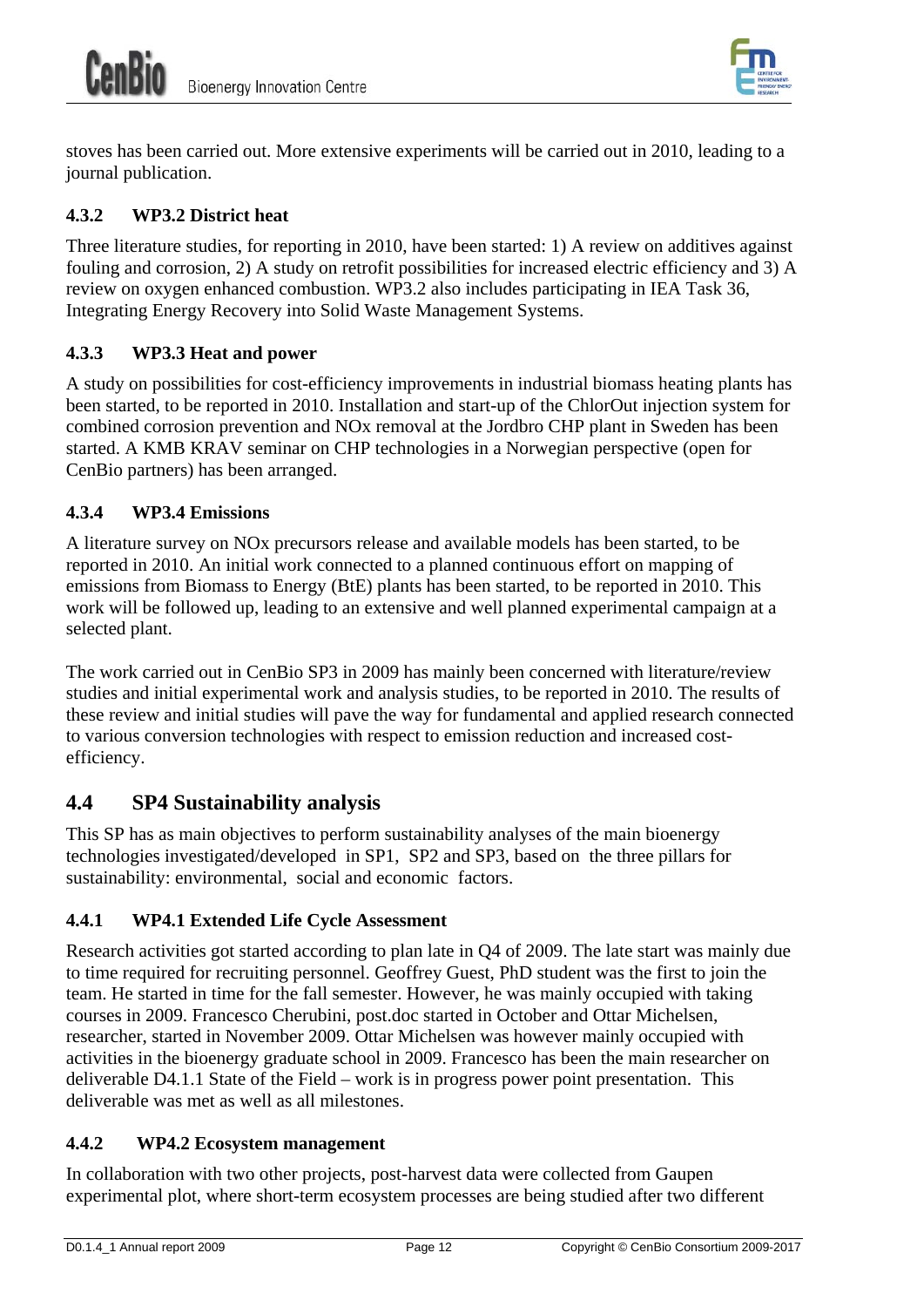

harvest regimes, conventional harvesting and above-ground whole-tree harvesting. A poster entitled "Effects of increased biomass removal on the biogeochemistry of two Norwegian forest ecosystems" was presented at the Biogeomon conference (dealing with biogeochemical cycles) in Helsinki on 29 June-3 July 2009, and at a workshop organised by IEA Bioenergy Task 31 ("Biomass Production for Energy from Sustainable Forestry") at Wershofen, Germany, on 5-8 October 2009.A PhD student, Silje Skår, was appointed to work on ecological modelling related to increased biomass removal in forests in Norway.

### <span id="page-18-0"></span>**4.4.3 WP4.3 Costs, markets, policies and integrated sustainability analyses**

In 2009 work was started on improving the NTM II and EFI-GTM models and applying them for analyses of national and international timber supply issues – in particular impacts on the competition for wood biomass in Norway of increased bioenergy prices, analyses of effects and costs of selected policies to increase bioenergy use and reduce GHG emissions from heating in Norway, and the international timber supply/demand impacts of increased Russian export tariffs and regulations of illegal logging. The WP leader participated in one meeting in the project EU-Bionet and in two meetings in the IEA Task 40 (International trade of biomass). WP4.3 has finances for only one research position, and we were able of recruiting a senior researcher (Dr. A. Moiseyev) who will start working in CenBio medio April 2010, but could participate in some of the above mentioned works in 2009. Most of the work in 2009 in WP4.3 has therefore been done in collaboration with other projects and by using permanent employed persons at UMB/INA.

## <span id="page-18-1"></span>**4.5 SP5 Knowledge Transfer and Innovation**

The work in SP 5 has got off to a slow but good start. Important milestones met are the planning of a joint course on bio energy provided by UMD and NTNU in collaboration. Further the establishment of external communication channels via the web page and news letter. We expect more momentum on the innovation work as the pace on the base research also increases.

### <span id="page-18-2"></span>**4.5.1 WP5.1 Bio-Energy Graduate School**

The activities in WP5.1 have primarily been start-up activities. A coordinator (M5.1.1) is recruited, who also has taken over the responsibility as WP leader. A preliminary plan for the bioenergy graduate school (D5.1.1) is developed. A final version will be made during spring 2010.

Of important activities in addition, has been the development of a new master course in bioenergy, which will be run as a collaboration between UMB and NTNU for the first time fall 2010. A database on PhD students and Post docs working on issues in relation to CenBio is initiated, and the first gathering for these was planned in 2009 and held in January 2010.

### <span id="page-18-3"></span>**4.5.2 WP5.2 Knowledge transfer and dissemination**

The activity within knowledge transfer and dissemination has been high in 2009. The status of the planned deliverables (D) and milestones (M) are:

- D5.2.1: Mobility activities between academia and industry have been included in AWP 2010, and two industry partners have signed up as hosts for PhD- or Master students.
- D5.2.2: A CenBio web-site was established June 2009 and has been in operation since then. The site will be more dynamic in 2010.
- D5.2.3: The first CenBio newsletter has been produced; the theme was Research findings and status. Production of the second newsletter, about Innovations and how the industry partners plan to utilize them, has been started. It will be completed in 2010.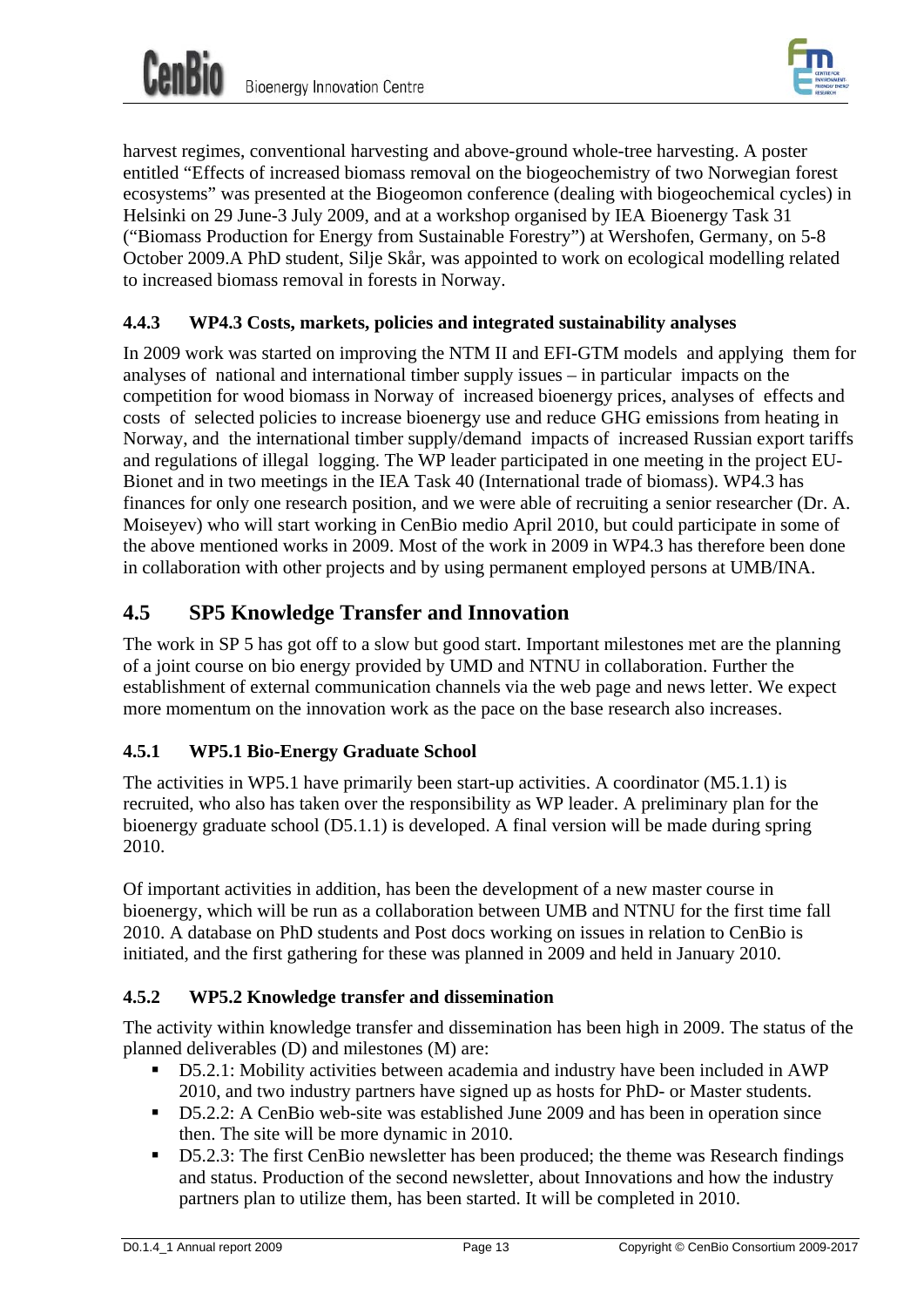

- D5.2.4: The first annual CenBio conference including EB, CMT, GA, workshops and a gathering for PhD-students in the bioenergy field has been planned. It was conducted as a 2-days event January 13-14, 2010, hosted by one of the industry partners, Hafslund ASA. The number of participants was about 50, plus 20 PhD-students.
- D5.2.5: In total 9 pop-tech and newspaper articles have been published, of which 4 in the web-site "forskning.no". They are all uploaded in CenBio eRoom. In addition, the centre coordinators have presented CenBio at several conferences.
- M5.2.3: More than 10 scientific articles have been planned and included in AWP 2010.

### <span id="page-19-0"></span>**4.5.3 WP5.3 Innovation Management**

In 2009 the work in task 5.3.4 was started. Several applications for projects relevant to CenBio were sent to NFR in 2009 in order to extend and complement existing tasks. Two KMBapplications were accepted and will start up in 2010:

- "STOP STable OPerating conditions for biomass and biomass residues combustion Plants", Research partners: SINTEF, NTNU
- "GasBio Gasification for Biofuels", Research partners: SINTEF, NTNU

Another proposal, a co-operation between SINTEF ER, SINTEF MC, Bioforsk and ScanBio Bjugn AS, was not accepted (MarBio).

The other tasks will start up in 2010.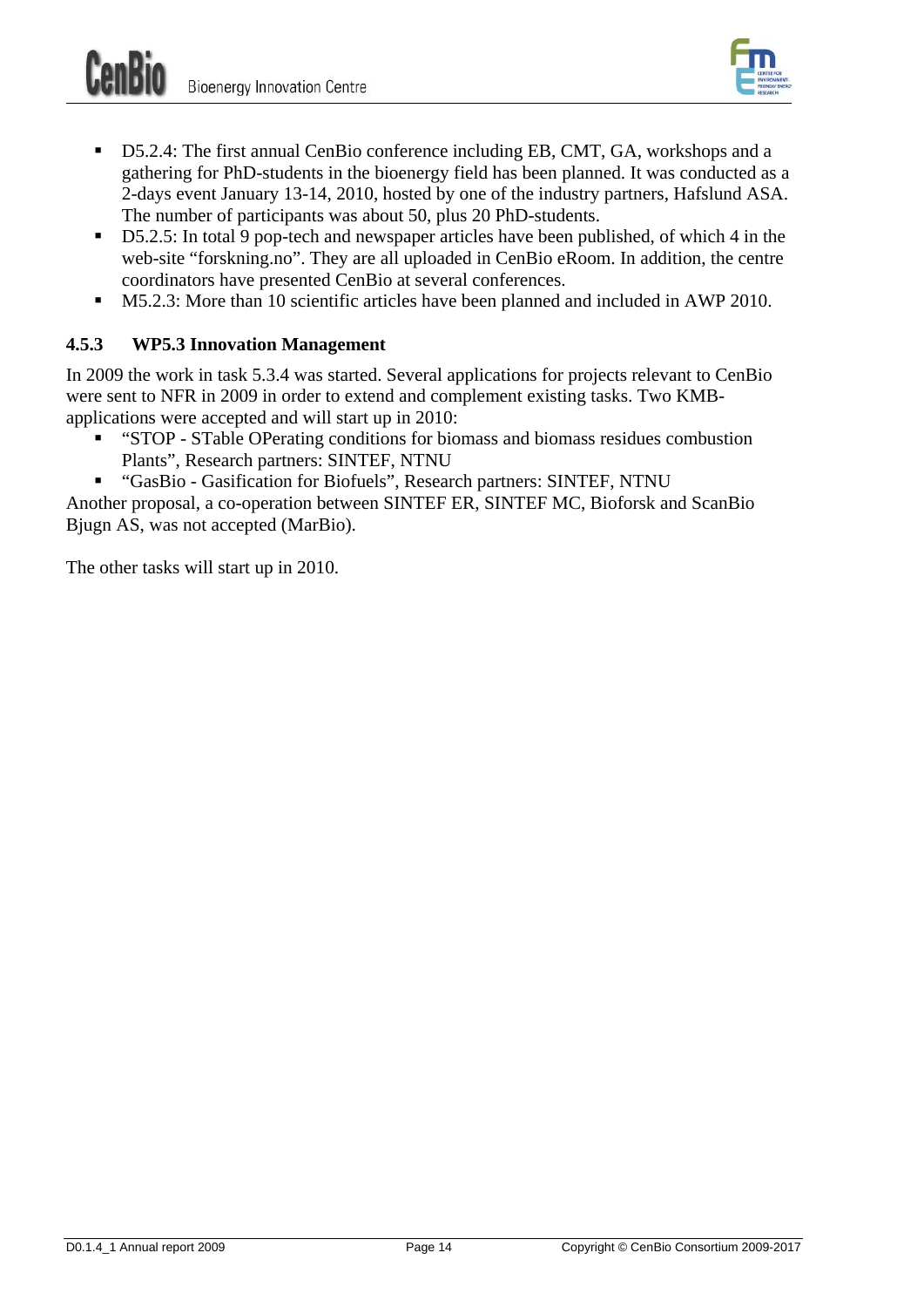

# <span id="page-20-0"></span>**5 INTERNATIONAL COOPERATION**

## <span id="page-20-1"></span>**5.1 EU co-funded projects**

### <span id="page-20-2"></span>**5.1.1 NextGenBioWaste**

NextGenBioWaste is a four year EU co-funded project that started in February 2006. The full title "Innovative demonstrations for the next generation of biomass and waste combustion plants for energy recovery and renewable electricity production" indicates the main issues addressed in the project. In addition to the technical achievements obtained during the four year cooperation the networking aspect was of great value.

SINTEF Energi AS was the Coordinator of the project with 17 partners from seven European countries as illustrated in [Figure 5-1](#page-20-4).



<span id="page-20-4"></span>Figure 5-1: Partners in NextGenBioWaste

## <span id="page-20-3"></span>**5.2 International organisations**

In [Table 5-1](#page-20-5) the various tasks within IEA Bioenergy where CenBio personnel are involved are listed.

<span id="page-20-5"></span>

| <b>IEA Bioenergy</b><br><b>Task No</b> | <b>Task title</b>                                                         | <b>Task member</b><br><b>WP No</b> | Representative                         |
|----------------------------------------|---------------------------------------------------------------------------|------------------------------------|----------------------------------------|
| Task 32                                | Biomass Combustion and Co-firing                                          | 02 SINTEF-ER<br>WP2.1              | Øyvind Skreiberg                       |
| Task 33                                | <b>Thermal Gasification of Biomass</b>                                    | 02 SINTEF-ER<br>WP2.2              | Rainer Backman                         |
| Task 36                                | Integrating Energy Recovery into Solid Waste<br><b>Management Systems</b> | 02 SINTEF-ER<br>WP3.2              | Michaël Becidan                        |
| Task 37                                | Energy from biogas and landfill gas                                       | 04 BIOFORSK<br>WP2.4               | Espen<br>Govasmark                     |
| Task 40                                | Sustainable International Bioenergy Trade -<br>Securing Supply and Demand | 01 UMB<br>WP4.3                    | <b>Birger Solberg</b><br>Erik Trømborg |

Table 5-1: Participation in IEA Bioenergy activities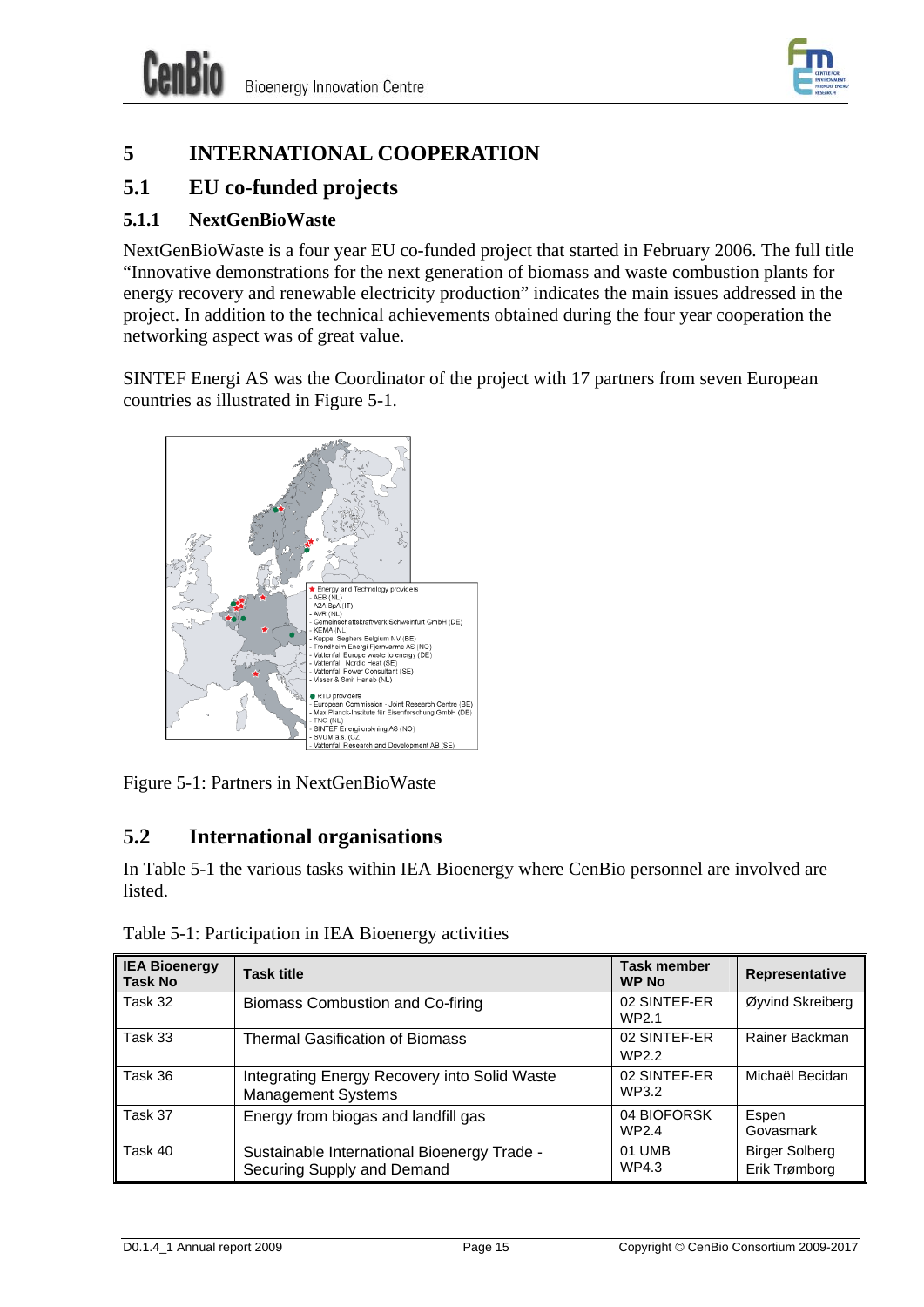

## <span id="page-21-0"></span>**5.3 International institutions**

The institutions listed below were involved during the application phase of CenBio in 2008. During the first year of operation there has been little contact except on an individual basis with personnel from some of these institutions. In 2010 some scientific advisors for CenBio as illustrated in [Figure 3-1](#page-11-0) will be recruited from some of these institutions.

- Stanford University (USA )
- **US Forest Service**
- University of Minnesota (USA)
- Finnish Forest Research Institute
- $\blacksquare$  Chalmers University of Technology (S)
- Abo Akademi University (SF)
- **Technical University of Denmark**
- $\blacksquare$  University of Copenhagen (DK)
- Vienna University of Technology  $(A)$
- Technical University Bergakademie Freiberg (D)

## <span id="page-21-1"></span>**5.4 International conferences**

CenBio has been presented at some international conferences in 2009.

Lars Sørum and Odd Jarle Skjelhaugen presented "Bioenergy Innovation Centre" at the Transatlantic Science Week, Minneapolis, USA, 28-30 September 2009.

Odd Jarle Skjelhaugen presented "Bioenergy Innovation Centre" at NEREC (North European Renewable Energy Congress), Lillestrøm, Norway, 6 October 2009.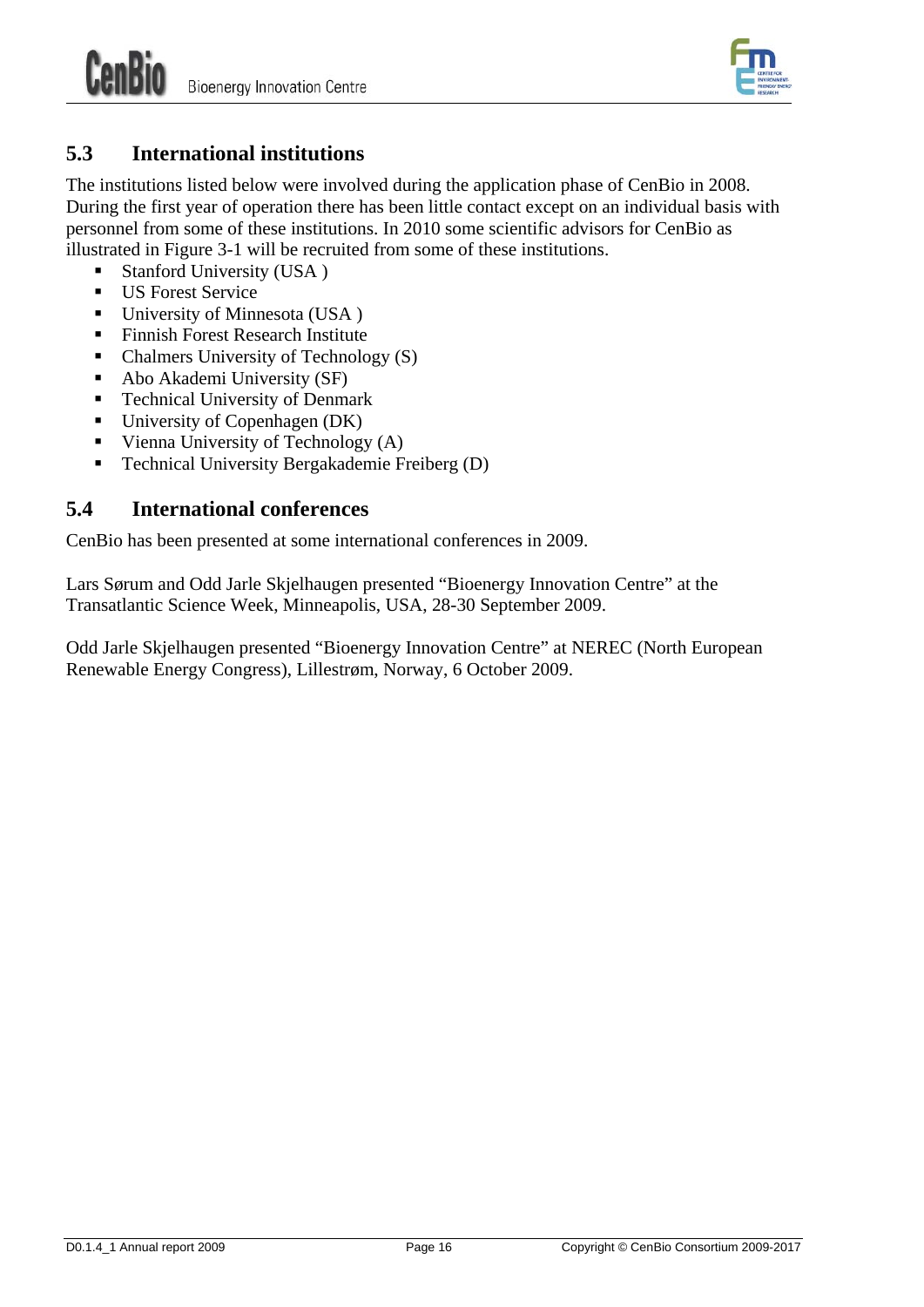

# <span id="page-22-0"></span>**6 DISSEMINATION**

## <span id="page-22-1"></span>**6.1 Website**

The first version of the CenBio website was established and published in June 2009. [Figure 6-1](#page-22-3) show the front page as of 1 April 2010.



Figure 6-1: CenBio website

## <span id="page-22-3"></span><span id="page-22-2"></span>**6.2 Deliverables**

All results from both management and technical activities within CenBio are documented in Deliverables, whether they are public or for internal distribution only. The list presented in [Table](#page-28-2)  [8-3](#page-28-2) shows the deliverables that were finalised in 2009.

The deliverables are numbered according to the WP to which it belongs with the third digit as a unique counter. One deliverable in a series of several planned deliverables is marked with a new counter as the fourth digit. The number for this report illustrates the numbering system: D0.1.4\_1 where 0.1 refers to WP0.1, 4 is selected as the unique number for annual reports while the \_1 means the first in a series; i.e. annual report for the first year of operation.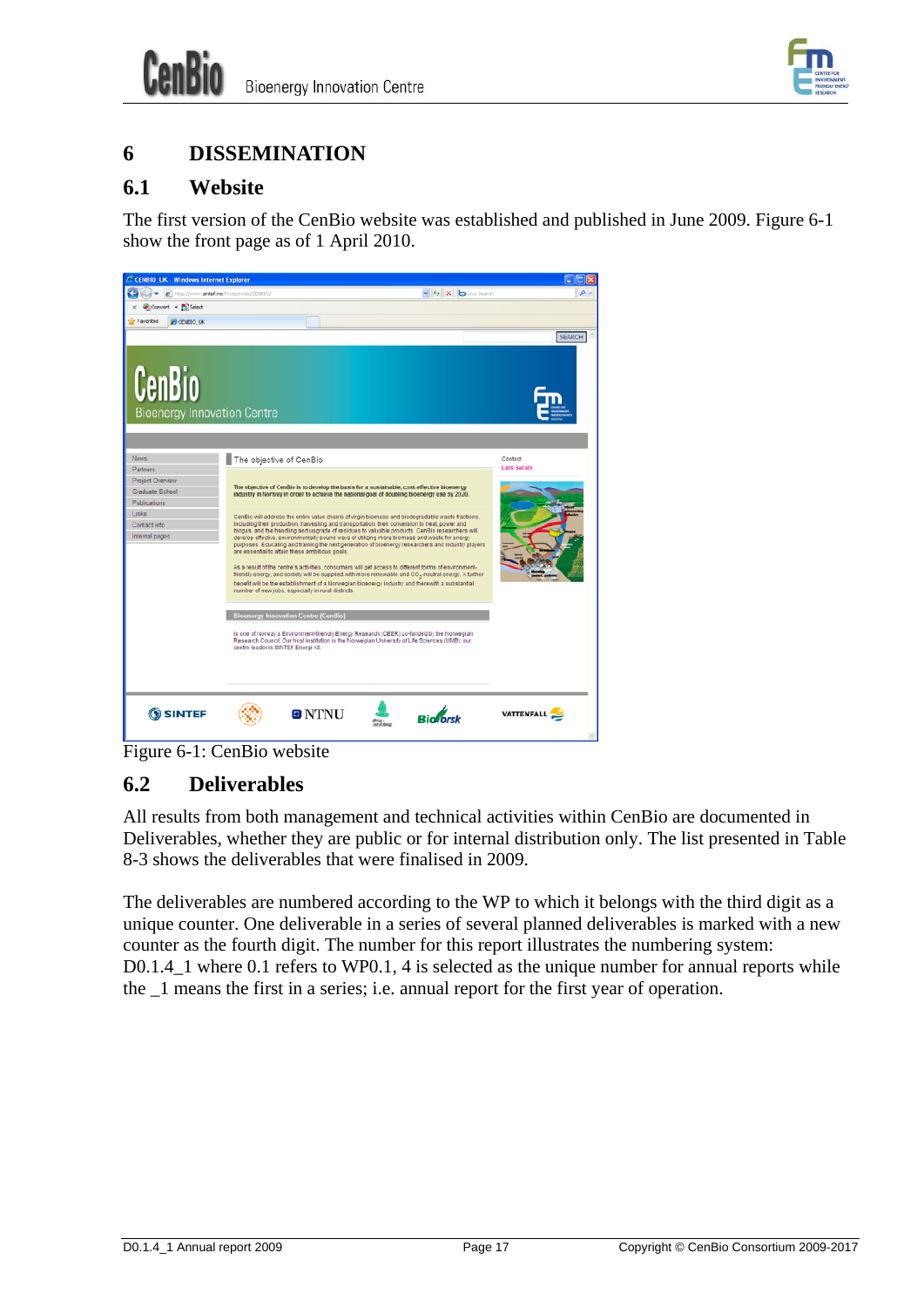

# <span id="page-23-0"></span>**7 ACCOUNTS**

A detailed accounts report for 2009 was submitted to RCN in January 2010. The main financial figures are repeated in this annual report.

## <span id="page-23-1"></span>**7.1 Budget**

[Table 7-1](#page-23-3) shows the anticipated overall budget for CenBio for eight years, as presented in the AWP2009. The total costs are estimated at NOK 271,680 million, distributed as given in the table.

The total funding from RCN is NOK 120 million for all four years, i.e. NOK 15 million per year. Since CenBio started 1 March 2009 the budget for 2009 was somewhat reduced compared to an average year. The cost budget for 2009 was NOK 30,193 and budgeted funding from RCN was NOK 13,336 million.

<span id="page-23-3"></span>Table 7-1: CenBio overall budget (source: CenBio Annual Work Plan 2009)

|           |                | <b>Budget</b> |                                                                |      |      |      |      |      |      |       |
|-----------|----------------|---------------|----------------------------------------------------------------|------|------|------|------|------|------|-------|
| mill. NOK | Totall         | 2009          | 2010                                                           | 2011 | 2012 | 2013 | 2014 | 2015 | 2016 | 2017  |
| lTotal    | <b>271.680</b> |               | 30,193 33,960 33,960 33,960 33,960 33,960 33,960 33,960 33,960 |      |      |      |      |      |      | 3.767 |

## <span id="page-23-2"></span>**7.2 Accounts 2009**

Total costs reported from the partners in 2009 amounts to NOK 27,7 million, of which NOK 22,8 million from Research partners and NOK 4,9 million from Industry partners. The main reason for the slow start from most Industry partners was that the Consortium Agreement was signed by the last partner late October and the R&D Agreement was signed in December.

The funding from RCN amounts to 48% of the total costs.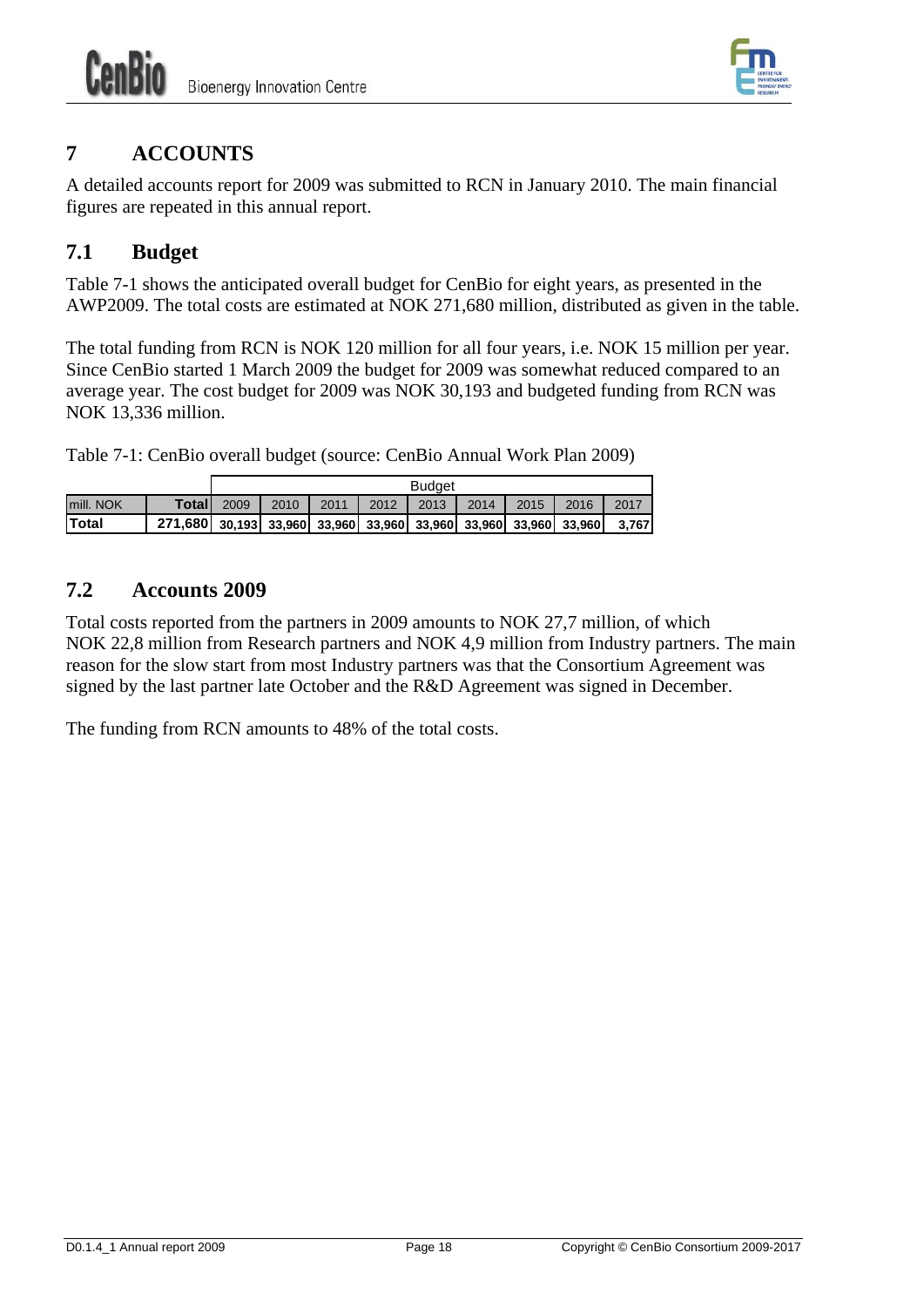

# <span id="page-24-0"></span>**8 APPENDICES**

# <span id="page-24-1"></span>**8.1 Personnel**

# **8.1.1 Key Researchers**

<span id="page-24-2"></span>

| <b>Name</b>            | <b>Sex</b> | <b>Affiliation</b> | <b>Topic/Research area</b>             | <b>Funding</b> | <b>Duration</b> |
|------------------------|------------|--------------------|----------------------------------------|----------------|-----------------|
| Odd Jarle Skjelhaugen  | M          | 01 UMB             | Coordination                           | CenBio         |                 |
| <b>Trond Eid</b>       | M          | 01 UMB             | Feedstock supply                       | CenBio         |                 |
| Øivind Løken           | M          | 01 UMB             | Feedstock supply                       | CenBio         |                 |
| Hans Fredrik Hoen      | M          | 01 UMB             | Biomass supply and residue utilization | CenBio         |                 |
| Olav Høibø             | M          | 01 UMB             | Biomass and residue characteristics    | CenBio         |                 |
| <b>Birger Solberg</b>  | M          | 01 UMB             | Sustainability analysis                | CenBio         |                 |
| <b>Vincent Eijsink</b> | M          | 01 UMB             |                                        | CenBio         |                 |
| Svein Jarle Horn       | M          | 01 UMB             |                                        | CenBio         |                 |
| Lars Sørum             | M          | 02 SINTEF-ER       | Coordination                           | CenBio         |                 |
| Einar Jordanger        | M          | 02 SINTEF-ER       | Coordination                           | CenBio         |                 |
| Øyvind Skreiberg       | M          | 02 SINTEF-ER       | Conversion technologies                | CenBio         |                 |
| Rainer Backman         | M          | 02 SINTEF-ER       | Conversion mechanisms                  | CenBio         |                 |
| Michael Becidan        | M          | 02 SINTEF-ER       | <b>District heat</b>                   | CenBio         |                 |
| <b>Edvard Karlsvik</b> | M          | 02 SINTEF-ER       | Wood- and pellet stoves                | CenBio         |                 |
| Roger Khalil           | M          | 02 SINTEF-ER       | Biomass and residue characteristics    | CenBio         |                 |
| Judit Sandquist        | F          | 02 SINTEF-ER       | Biomass and residue characteristics    | CenBio         |                 |
| A. Klenovcanova        | F          | 02 SINTEF-ER       | Conversion mechanisms                  | CenBio         |                 |
| Granziska Goile        | F          | 02 SINTEF-ER       | Conversion technologies                | CenBio         |                 |
| <b>Bjarne Malvik</b>   | M          | 02 SINTEF-ER       | Conversion technologies                | CenBio         |                 |
| Mette Bugge            | F          | 02 SINTEF-ER       | Innovation Management                  | CenBio         |                 |
| Anders Strømman        | M          | 03 NTNU            | Knowledge Transfer and Innovation      | CenBio         |                 |
| Johan E. Hustad        | M          | 03 NTNU            | Knowledge Transfer and Innovation      | CenBio         |                 |
| Ottar Michelsen        | M          | 03 NTNU            | <b>Bio-Energy Graduate School</b>      | CenBio         |                 |
| <b>Trond Haraldsen</b> | M          | 04 BIOFORSK        | Residues upgrading and use             | CenBio         |                 |
| Roald Sørheim          | M          | 04 BIOFORSK        | Anaerobic Digestion                    | CenBio         |                 |
| <b>Tormod Briseid</b>  | M          | 04 BIOFORSK        | Anaerobic Digestion                    | CenBio         |                 |
| Roar Linjordet         | M          | 04 BIOFORSK        | Anaerobic Digestion                    | CenBio         |                 |
| Mie Bjune              | F          | 04 BIOFORSK        | Anaerobic Digestion                    | CenBio         |                 |
| <b>Bruce Talbot</b>    | M          | 05 NFLI            | Logistics                              | CenBio         |                 |
| Anders Eid Hohle       | M          | 05 NFLI            | Biomass supply and residue utilization | CenBio         |                 |
| Simen Gjølsjø          | M          | 05 NFLI            | Biomass supply and residue utilization | CenBio         |                 |
| Kjell Vadla            | M          | 05 NFLI            | Biomass supply and residue utilization | CenBio         |                 |
| Rasmus Astrup          | М          | 05 NFLI            | Biomass supply and residue utilization | CenBio         |                 |
| Nicolas Clarke         | M          | 05 NFLI            | Ecosystem management                   | CenBio         |                 |
| Geir Østreng           | M          | 05 NFLI            | Ecosystem management                   | CenBio         |                 |
| Bjarte Arne Øye        | M          | 06 SINTEF-MC       | Residues upgrading and use             | CenBio         |                 |
| Lennart Gårdman        | M          | 07 VRD             | Heat and power                         | CenBio         |                 |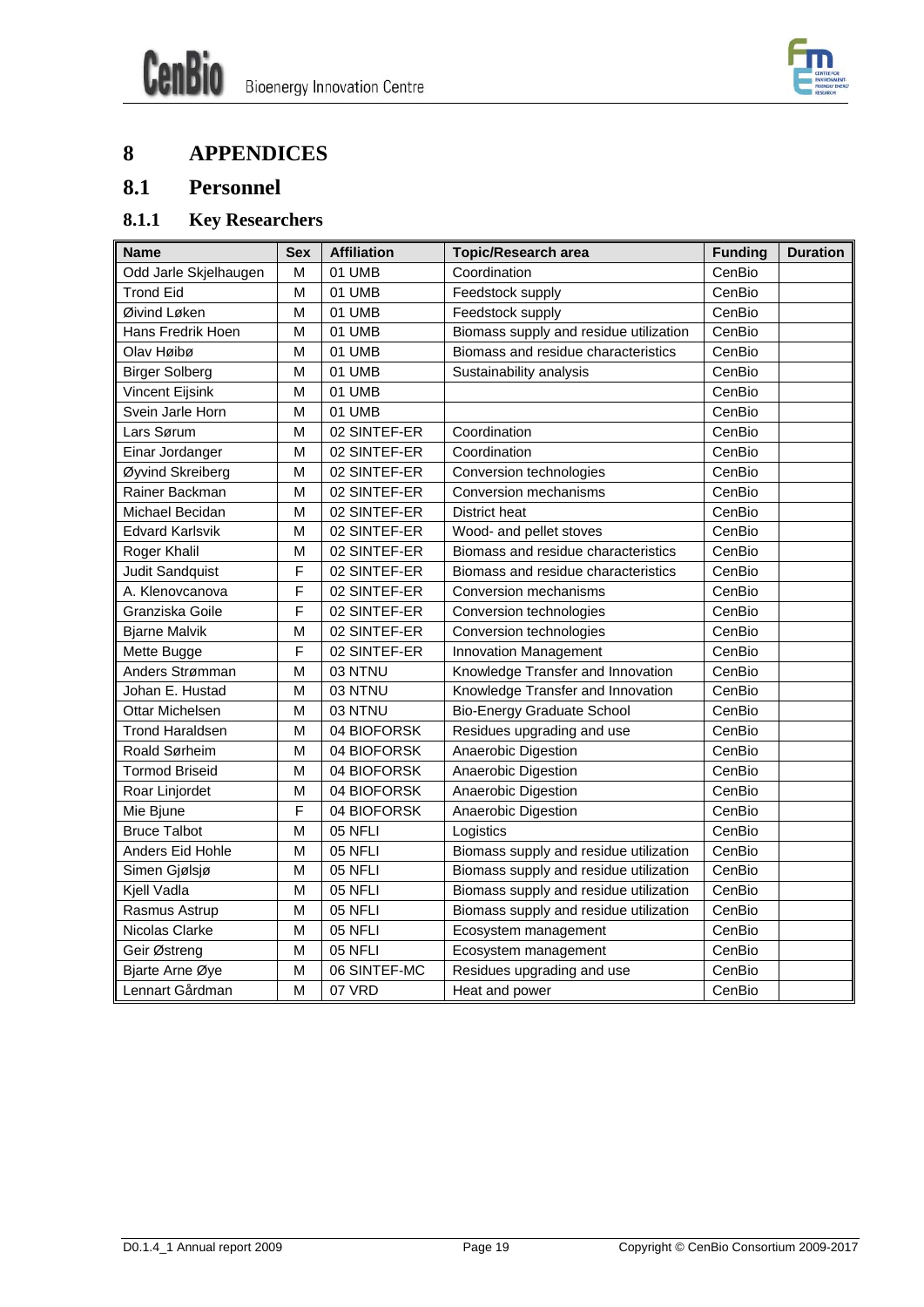

## **8.1.2 Visiting Researchers**

<span id="page-25-0"></span>

| <b>Name</b> | <b>Sex</b> | <b>Affiliation</b> | <b>Topic/Research area</b> | <b>Funding</b> | <b>Duration</b> |
|-------------|------------|--------------------|----------------------------|----------------|-----------------|
|             |            |                    |                            |                |                 |
|             |            |                    |                            |                |                 |

#### **8.1.3 Postdoctoral researchers**

<span id="page-25-1"></span>

| <b>Name</b>             | Sex | <b>Affiliation</b> | <b>Topic/Research area</b>              | <b>Funding</b> | <b>Duration</b> |
|-------------------------|-----|--------------------|-----------------------------------------|----------------|-----------------|
| Francesco Cherubini     | M   | 03 NTNU            | LCA bioenergy systems                   | CenBio         |                 |
| Edita Garskaite         | F   | 01 UMB             | Pyrolysis and solar cells               |                |                 |
| <b>Marit Lie</b>        | F   | 01 UMB             | Bio diversity forest and sustainability |                |                 |
| <b>Bjørge Westereng</b> | M   | 01 UMB             | Enzym processes                         |                |                 |
| Zehra Zengin            |     | 01 UMB             | <b>Biogas</b>                           |                |                 |
|                         |     |                    |                                         |                |                 |
|                         |     |                    |                                         |                |                 |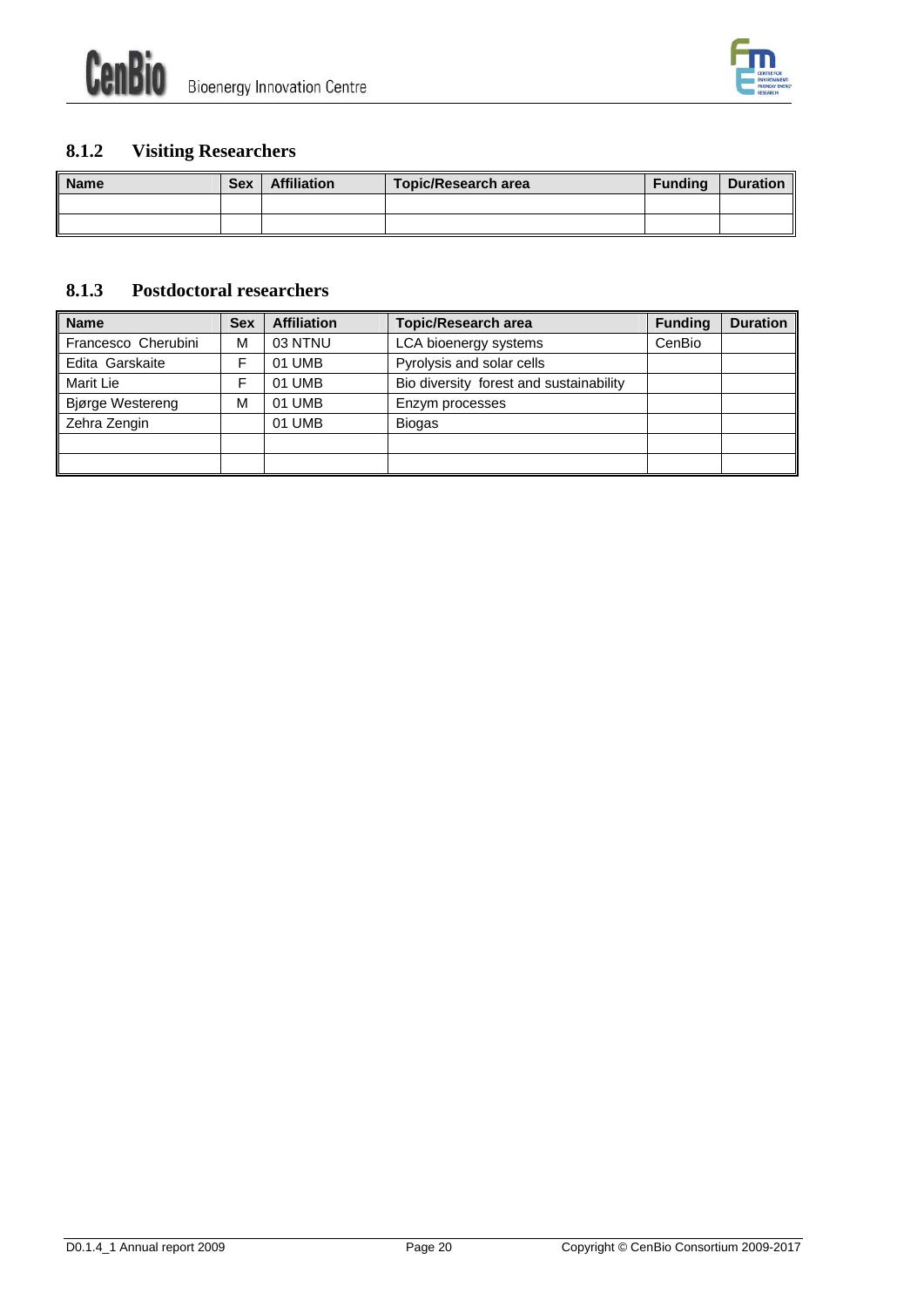



#### <span id="page-26-0"></span>**8.1.4 PhD students**

A database on PhD students working on issues in relation to CenBio is established, see [Table 8-1.](#page-26-2)

|  |  | Table 8-1: PhD students, CenBio funded and associated (updated December 2009) |  |
|--|--|-------------------------------------------------------------------------------|--|
|  |  |                                                                               |  |

<span id="page-26-2"></span>

| <b>Name</b>           | Sex | <b>Affiliation</b>   | <b>Topic/Research area</b>                                                                                                                | <b>Funding</b>     | <b>Duration</b>    |
|-----------------------|-----|----------------------|-------------------------------------------------------------------------------------------------------------------------------------------|--------------------|--------------------|
| <b>Geoffrey Guest</b> | м   | 03 NTNU              | Hybrid life cycle analysis of solid bio-fuel<br>systems                                                                                   | CenBio             | 2009-08<br>2012-09 |
| Shaza Ayoub           | F   | 01 UMB /<br>Comsats  | ?                                                                                                                                         |                    | 2007-10<br>?       |
| Ryan Bright           | M   | 03 NTNU              | <b>LCA of Second Generation Biofuels</b>                                                                                                  |                    | 2008-09<br>2011-11 |
| Shuling Chen          |     | 01 UMB               | Bioenergimarkeder                                                                                                                         |                    | ?                  |
| Maria M. Estevez      | F   | 01 UMB               | Optimization of biogas production (From<br>biomass to biogas project)                                                                     |                    | 2009-12<br>2012-11 |
| Kristian Fjørtoft     | M   | 01 UMB               | Biogas optimization in farm scale biogas<br>plants                                                                                        |                    | 2009-08<br>?       |
| Zarah Forsberg        | F   | 01 UMB               | Characterization and directed evolution of<br>carbohydrate-binding modules (CBMs) for<br>biomass conversion                               |                    | 2010-01<br>2013-12 |
| Espen Halvorsen       | M   | 01 UMB               | Matrix based decision support system for<br>forest management ms                                                                          | <b>UMB</b>         | 2008-11<br>2011-11 |
| Per-Ivar Hanedalen    | M   | 01 UMB               | Life cycle assessment of bio energy based<br>on raw materials from agricultural systems                                                   | <b>UMB</b>         | 2009-09<br>2013-01 |
| Knut Marius Hauglin   | M   | 01 UMB               | Estimating forest biomass components using<br>airborne laser scanning                                                                     | UMB+<br><b>RCN</b> | 2008-12<br>2012    |
| Ehsan Houshfar        | M   | 03 NTNU              | Experimental studies on two-stage<br>combustion of biomass                                                                                | <b>KRAV</b>        | 2009-03<br>2012-02 |
| Dhandapani Kannan     |     | 03 NTNU              | Study of Diesel Combustion and Emissions<br>with Fischer-Tropsch (F-T) fuels and Bio<br>fuels                                             |                    | 2008-09<br>2011-09 |
| Heidi Nygård          | F   | 01 UMB               | Pyrolysis of Biomass in Molten Salts                                                                                                      |                    | 2009-06<br>2013-06 |
| Kavitha Pathmanathan  | F   | 03 NTNU              | <b>High Temperature Filtration of biomass</b><br>combustion and gasification processes                                                    |                    | 2007-06<br>2011-06 |
| Hanne K. Sjølie       | F   | 01 UMB               | Economic analyses of use of forest and wood<br>products in Norway to reduce the<br>atmospheric concentration of greenhouse<br>gases (GHG) | <b>UMB</b>         | 2007-11<br>2011-06 |
| Geir Skjervak         | M   | 03 NTNU /<br>Statoil | High Temperature Filtration of biomass<br>combustion and gasification processes                                                           |                    | $\overline{?}$     |
| Silje Skår            | F   | 01 UMB               | Ecological modelling related to increased<br>biomass removal in forests in Norway                                                         |                    | 2009-12<br>2013-12 |
| Dhruv Tapasvi         |     | 03 NTNU              | Biomass gasification                                                                                                                      |                    | 2010               |
| Clara Valente         | F   | 01 UMB /<br>HiHm     | Impacts of woody biomass production for<br>bioenergy purpose in mountainous areas:<br>studies from Norway and Italy                       | <b>NRC</b>         | 2008-09<br>2011-11 |
| Liang Wang            | M   | 03 NTNU              | Biomass gasification                                                                                                                      |                    | 2006-09<br>2010-06 |
| Hong Zhai             |     | 01 UMB               |                                                                                                                                           |                    | 2008-08<br>2011-07 |

### **8.1.5 Master degrees**

<span id="page-26-1"></span>

| <b>Name</b> | <b>Sex</b> | <b>Affiliation</b> | Topic/Research area | <b>Funding</b> | <b>Duration</b> |
|-------------|------------|--------------------|---------------------|----------------|-----------------|
|             |            |                    |                     |                |                 |
|             |            |                    |                     |                |                 |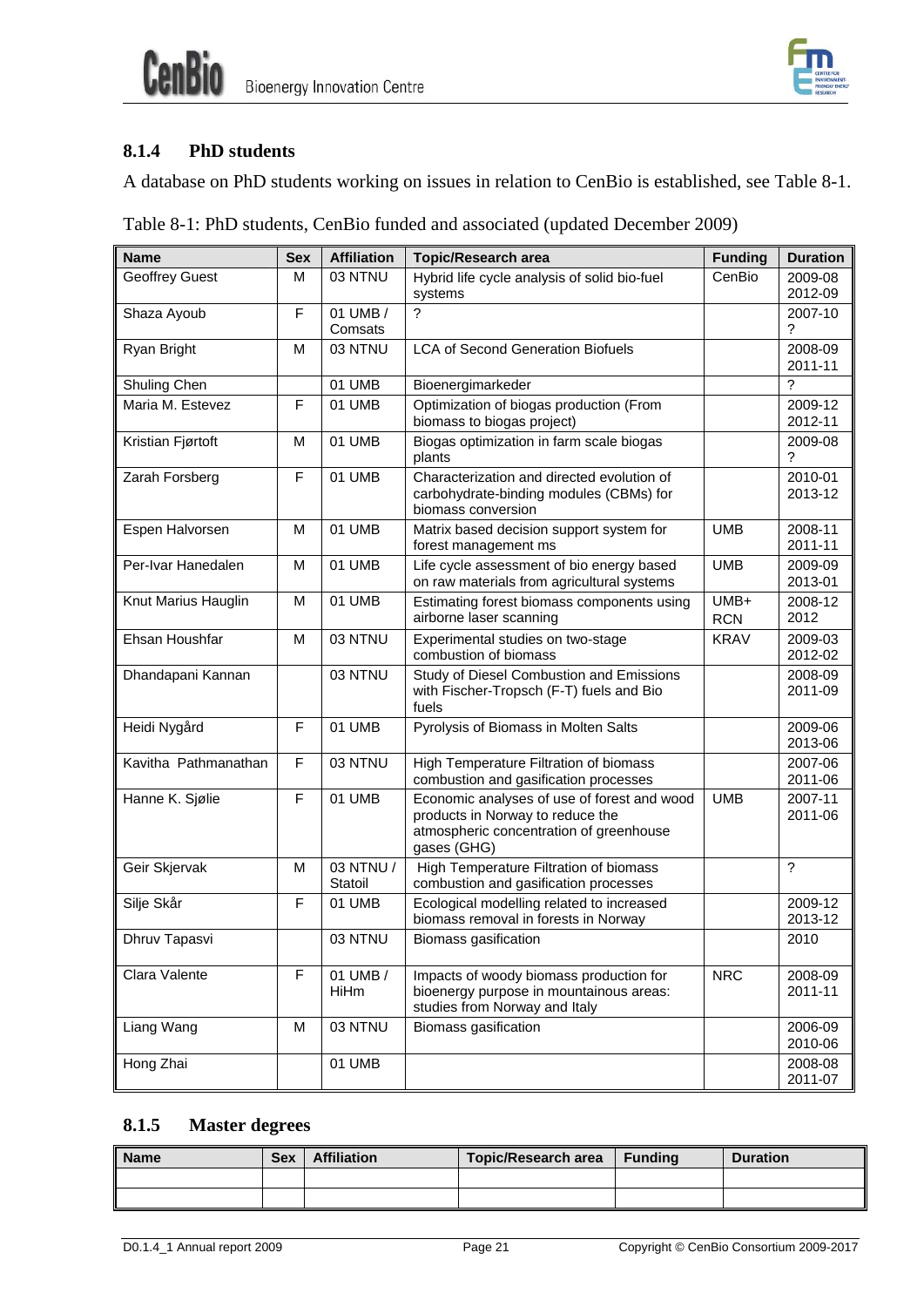

## <span id="page-27-0"></span>**8.2 Accounts**

#### <span id="page-27-1"></span>**8.2.1 Funding**

| <b>Source</b>        | <b>NOK million</b> |
|----------------------|--------------------|
| The Research Council | 13,336             |
| Research partners    | 9,483              |
| Industry partners    | 4.919              |
| Public partners      | 0,000              |
| Total                | 27,738             |

#### <span id="page-27-2"></span>**8.2.2 Costs**

| <b>Source</b>     | <b>NOK million</b> |
|-------------------|--------------------|
| Research partners | 22,579             |
| Industry partners | 4,919              |
| Public partners   | 0,000              |
| Equipment         | 0,240              |
| Total             | 27,738             |

#### <span id="page-27-3"></span>**8.3 Publications**

#### <span id="page-27-4"></span>**8.3.1 Journal Papers**

| Title | Author(s) | Journal |
|-------|-----------|---------|
|       |           |         |
|       |           |         |

#### <span id="page-27-5"></span>**8.3.2 Published Conference Papers**

| <b>Title</b> | Author(s) | <b>Conference</b> |
|--------------|-----------|-------------------|
|              |           |                   |
|              |           |                   |

#### <span id="page-27-6"></span>**8.3.3 Books**

| <b>Title</b> | Author(s) |
|--------------|-----------|
|              |           |
|              |           |

#### **8.3.4 Reports**

<span id="page-27-7"></span>

| <b>Title</b> | Author(s) |
|--------------|-----------|
|              |           |
|              |           |

## <span id="page-27-8"></span>**8.4 List of partners – short names**

For the same of convenience unique short names for all partners have been defined. These can be found in [Table 8-2](#page-28-1)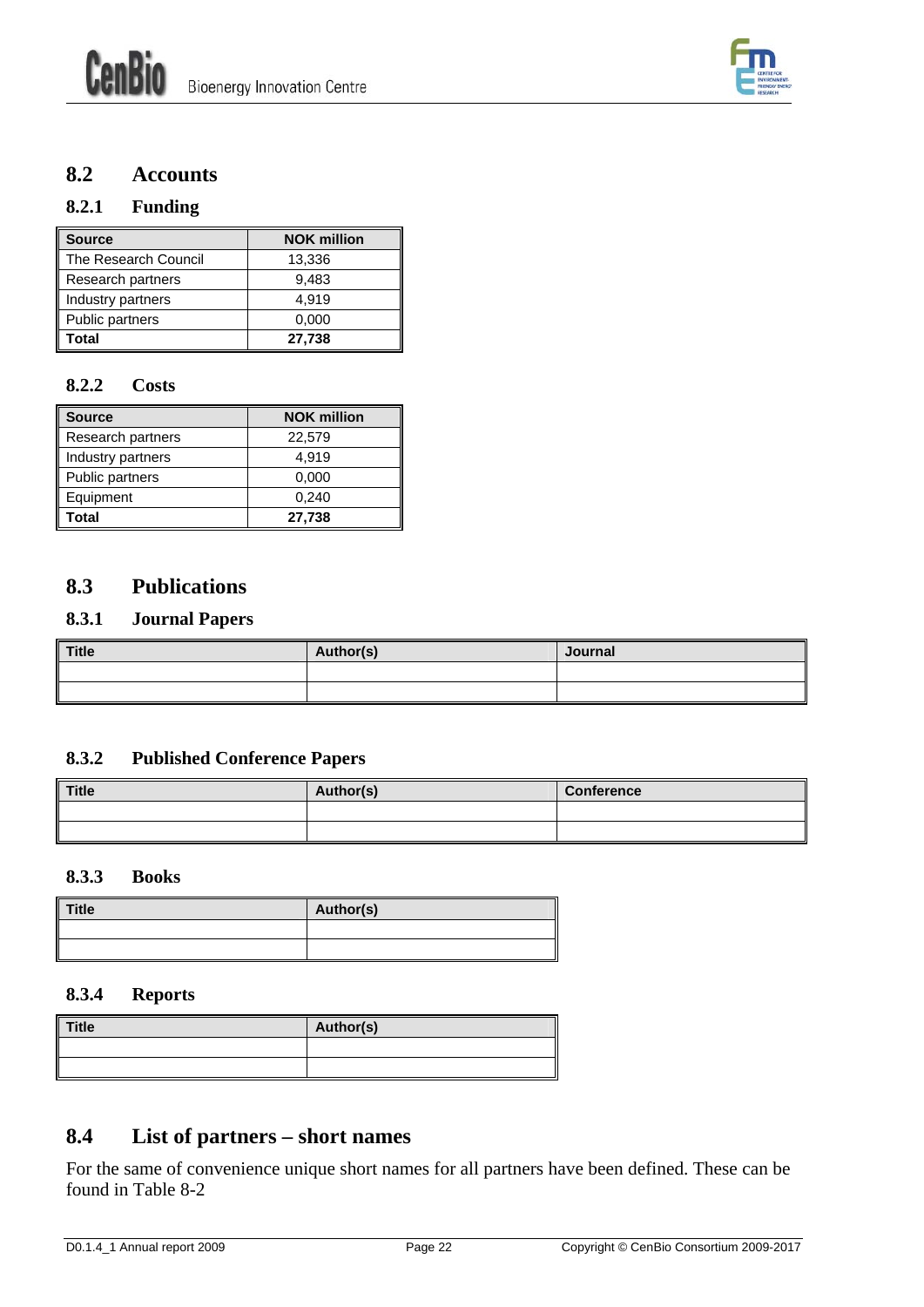| <b>CENTRE FOR</b>     |
|-----------------------|
| ENVIRONMENT-          |
| <b>FRIENDLY ENERO</b> |
| <b>SEARCH</b>         |

<span id="page-28-1"></span>

| <b>No</b> | <b>Short name</b> | <b>Entity legal name</b>                                    |
|-----------|-------------------|-------------------------------------------------------------|
| 01        | <b>UMB</b>        | Universitetet for miljø- og biovitenskap (Host institution) |
| 02        | SINTER-ER         | SINTEF Energi AS (Coordinating institution)                 |
| 03        | <b>NTNU</b>       | Norges teknisk-naturvitenskapelige universitet NTNU         |
| 04        | <b>BIOFORSK</b>   | <b>Bioforsk</b>                                             |
| 05        | <b>NFLI</b>       | Norsk institutt for skog og landskap                        |
| 06        | SINTEF-MC         | <b>Stiftelsen SINTEF</b>                                    |
| 07        | <b>VRD</b>        | Vattenfall Research and Development AB                      |
| 08        | <b>AKERSHUS</b>   | Akershus Energi AS                                          |
| 09        | <b>SKOGEIER</b>   | Norges Skogeierforbund                                      |
| 10        | <b>AGDER</b>      | Agder Energi AS                                             |
| 11        | <b>NTE</b>        | <b>NTE Holding AS</b>                                       |
| 12        | <b>HAFSLUND</b>   | Hafslund ASA                                                |
| 13        | <b>STATKRAFT</b>  | Trondheim Energi Fjernvarme AS                              |
| 14        | <b>NSKOG</b>      | Norske Skogindustrier ASA                                   |
| 15        | <b>XYNERGO</b>    | Xynergo AS                                                  |
| 16        | <b>PROTEIN</b>    | Norsk Protein AS                                            |
| 17        | <b>AVFALLN</b>    | <b>Avfall Norge</b>                                         |
| 18        | <b>BONDELAG</b>   | Norges Bondelag                                             |
| 19        | EGE               | Oslo Kommune Energigjenvinningsetaten                       |
| 20        | AEB               | Afval Energie Bedrijft                                      |
| 21        | <b>VHN</b>        | Vattenfall AB, Heat Nordic                                  |
| 22        | <b>ENERGOS</b>    | Energos AS                                                  |
| 23        | <b>CAMBI</b>      | Cambi AS                                                    |
| 24        | <b>JØTUL</b>      | Jøtul AS                                                    |
| 25        | <b>BIONORDIC</b>  | <b>BioNordic AS</b>                                         |
| 26        | <b>GKAS</b>       | Granit Kleber AS                                            |

| Table 8-2: Short names of partners |
|------------------------------------|
|------------------------------------|

# <span id="page-28-0"></span>**8.5 Deliverables list – Publications**

In AWP2009 a total of 26 deliverables were planned to be finalised in 2009. All planned deliverables were initiated, however quite many were not finalised by 31 December. The table below shows that 15 deliverables had been finalised by the end of the year. During the first three months of 2010 almost all 2009 deliverables have been finalised.

<span id="page-28-2"></span>

| Del. No | <b>Deliverables title</b> | <b>Lead partner</b> | <b>Dated</b> |
|---------|---------------------------|---------------------|--------------|
|         |                           |                     |              |
|         |                           |                     |              |
|         |                           |                     |              |
|         |                           |                     |              |
|         |                           |                     |              |
|         |                           |                     |              |
|         |                           |                     |              |
|         |                           |                     |              |
|         |                           |                     |              |
|         |                           |                     |              |
|         |                           |                     |              |